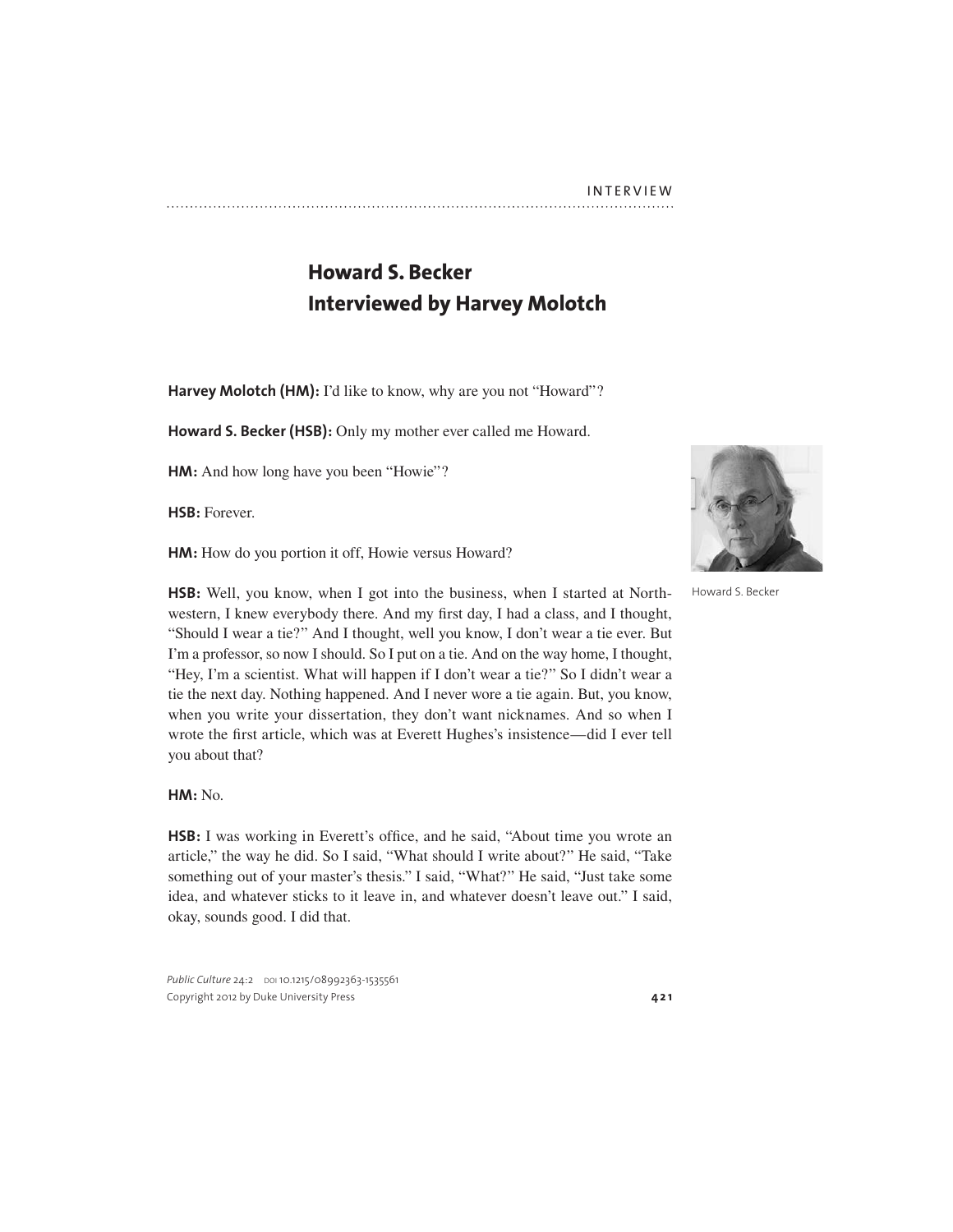### **Public Culture**

And then he said, "Now send it out to get it reviewed." So I sent it to six different journals, all of which turned it down. So Everett said, "Goddamnit, send it to the *AJS* [*American Journal of Sociology*]," which he was the editor of. And it was accepted. This was my introduction to the politics of publishing.

**HM:** What I'm going for is the informality. It could have gone the other way around, someone could have experimented and worn a tie again and again and the world also wouldn't fall apart. And so you had a bias, in a way, toward a certain kind of substantive solution.

**HSB:** I got my PhD at twenty-three, in 1951. And I probably looked like a kid. And I dressed like a musician. And I think it just didn't, you know, they weren't sure they wanted to hire someone like that as a college professor.

And so I wandered into a research career (without a tie). For the fourteen years after I got my PhD I was essentially a research bum. I don't think it's a career you could have now. There was a lot of research money available. I had a postdoc at the University of Illinois. I got hired for a year at the Institute for Juvenile Research in Chicago, which is when I did the marijuana interviews. Then I went to Kansas City to work with Hughes on two big projects. So there was never any occasion for people to treat me like Professor Becker. I just worked with other people in this research organization, which was very informal.

But I went to Stanford for three years, because I had dearly wanted to live in San Francisco. I took this research job at Stanford in the Institute for the Study of Human Problems, which was run by Nevitt Sanford, who had gotten a million dollars from the NIH [National Institutes of Health], at a time when that was really a lot of money, to start an institute for the study of alcohol problems.

I knew Nevitt, and we had met at a bunch of conferences. He called me and said, "How would you like to be the sociologist in our institute?" So I said, "Sure." Again, I was just Howie. I wasn't a professor. I was kind of half a professor for one year, then I quit the sociology department.

**HM:** But see, again, it could have gone either way. Some other people who look young might then compensate and of course wear a tie in order to differentiate themselves from the kid that is the research assistant. So it seems to me that is a choice, a mood, to persist in Howie.

**HSB:** Well, why not? I mean, I wasn't enamored of becoming a college teacher. That wasn't it.

**422**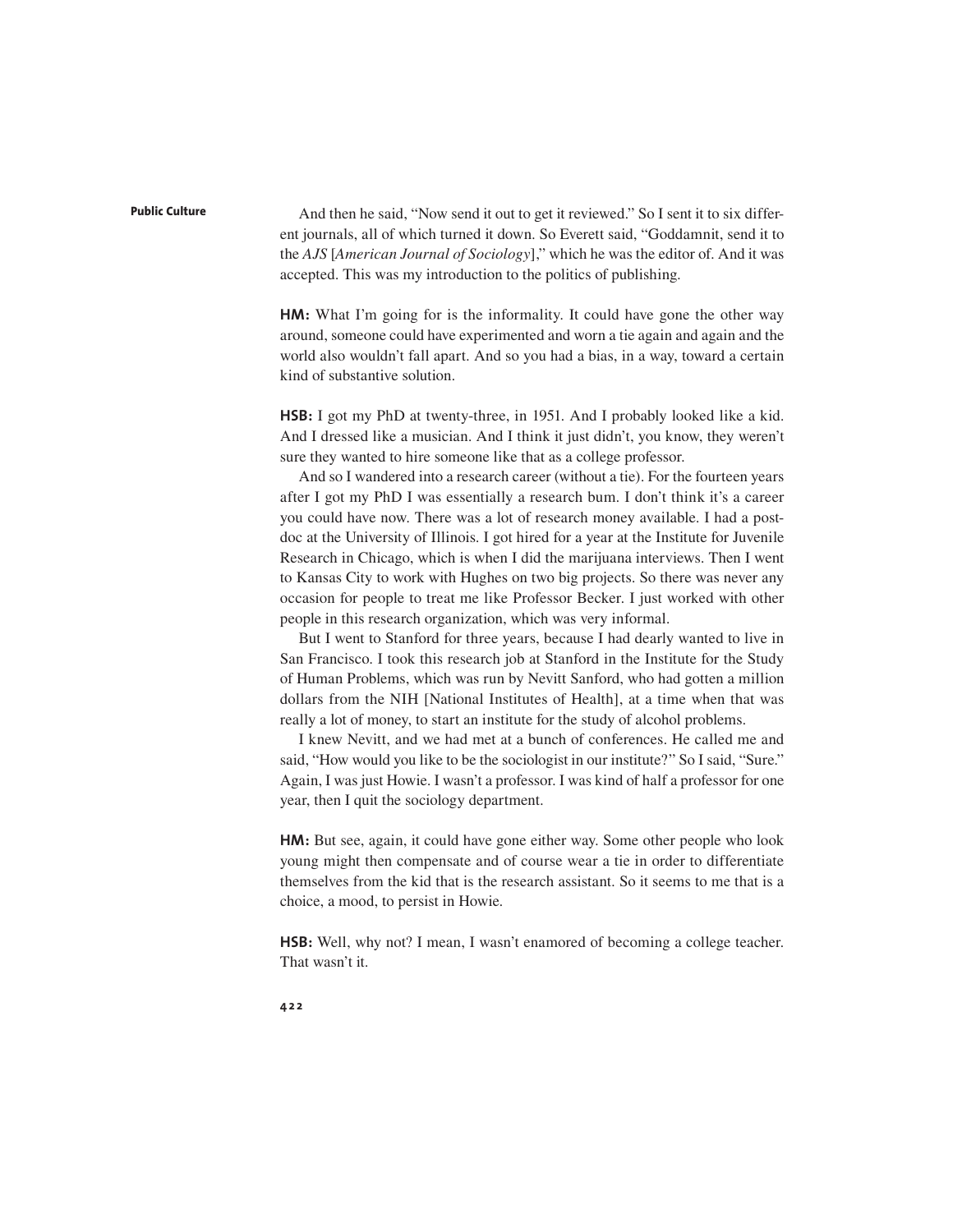**HM:** I don't want to push it too hard . . .

**Interview: Howard S. Becker**

**HSB:** What you would like me to say is, "Why did I do that?" I don't know why. I just did it.

**HM:** So, okay. I'll allege something then. There is something about you that embraces the informal and the mundane. And does not sit well with pretentiousness.

**HSB:** I guess so. If you say so. [*Laughs*.]

**HM:** That's what it looks like . . .

**HSB:** If that's the allegation, I won't deny it . . . counselor.

**HM:** And the reason why I make something of it is because it's just possible that we see it in other manifestations, like in your work. So one knows the remarkable range of things that you've been involved in. And they declare you to be a leader in a whole range of fields—symbolic interaction, deviance studies, music, photography . . .

**HSB:** I plead "not guilty" to all of this.

**HM:** So to me a lot of this comes to a head, almost as a capstone, in your book *Telling about Society*. Do you view *Telling about Society* as in a way . . . I don't want to use words like *masterwork* or words like *capstone* . . .

**HSB:** Yeah, but I think all my books of the past ten or fifteen years are like that. *Art Worlds* was that kind of bringing together of a lot of stuff. And *Tricks of the Trade* certainly is.

**HM:** So in *Telling about Society*, if we could just stay with that, one of the things you're doing is declaring a kind of epistemological map of the different ways people can know about and then represent society. Have I got that, more or less?

**HSB:** Yes. Why not?

**HM:** So . . .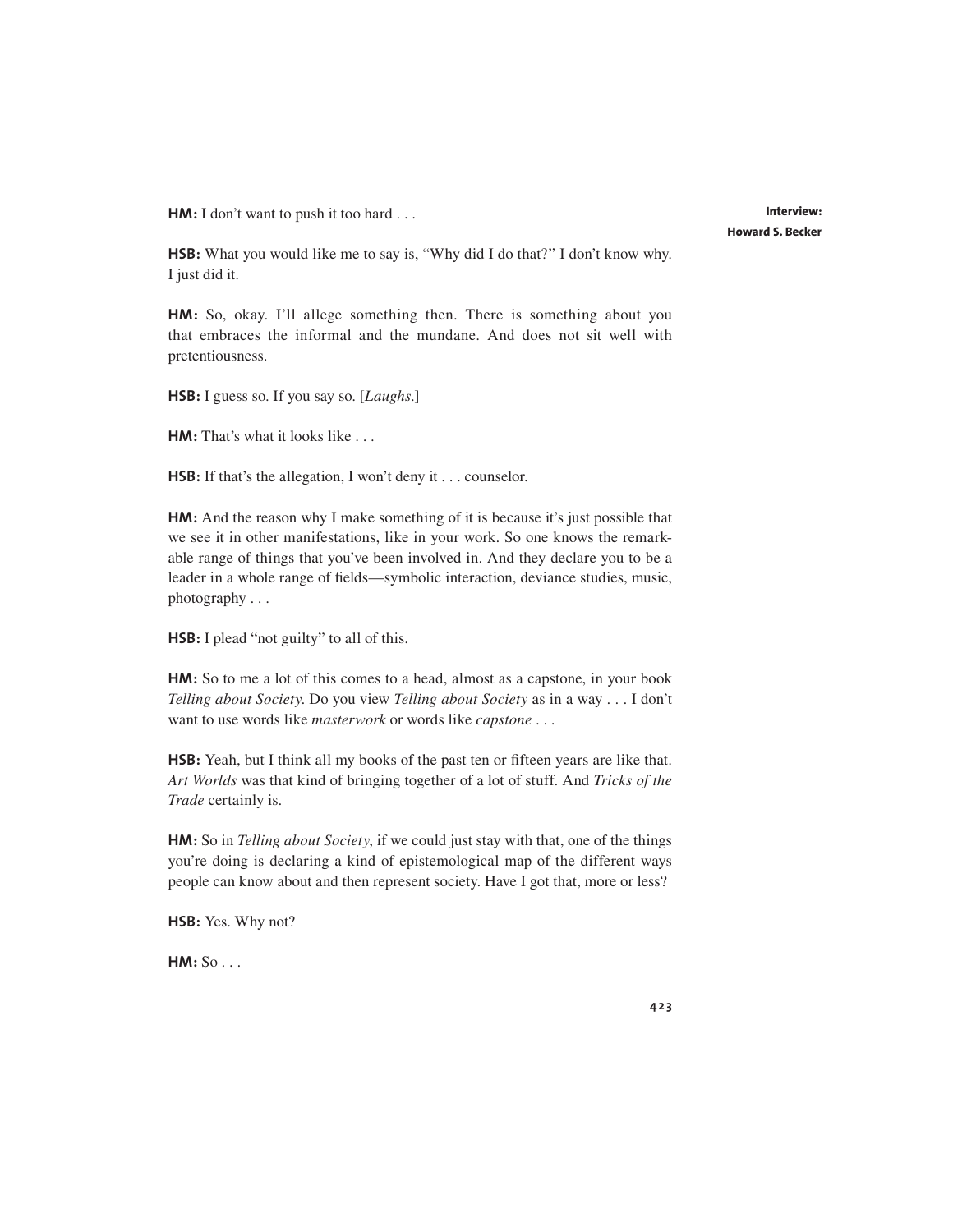#### **Public Culture HSB:** Well, Harvey, we'll see where you go with it. Because I don't know what you might want to make of that.

**HM:** One of the things you're doing is that you are deprivileging sociology as the only way to tell about society.

**HSB:** Well, there's a definitional problem.

**HM:** Okay.

**HSB:** I'm deprivileging academic sociology as it's currently constituted. There's something else that's vaguer and larger and not contained in academic boundaries that I think of in some more general sense as being sociology.

**HM:** So give me an example of what you mean by this other realm of ...

**HSB:** Sure. Robert Frank published a book of photographs in 1956 called *The Americans*. It doesn't really work to leaf through it from the front or the back, run through it in fifteen minutes. You have to really look at each picture, kind of catalog for yourself what's in there, where he made that picture from, where he was standing, what he might have had in mind, what kind of people these are, what kind of setting they're doing whatever they're doing in, et cetera. To me, that's sociology. He's telling a lot of people — because this is a very well-known book, an awful lot of people have seen those photographs and thought about them — he's telling a lot of people a lot of ideas about how to think about the United States in the fifties. To me, that's sociology.

Now, of course, Robert Frank would probably die at the thought of being called a sociologist. He might disavow that, but that's his problem. I'm distinguishing between a department of sociology at a university, you know, organized the way it is and broken up into subdisciplines and about to meet in Las Vegas for a week of reading papers at one another. To me, that's academic sociology, but it's not necessarily interesting stuff about society.

**HM:** You've raised the example of Robert Frank. How broadly and narrowly would you go in other directions? So the conventional profession of economics, music, really the whole history of art . . . how much of an embrace are you doing? They're—some version of telling about society?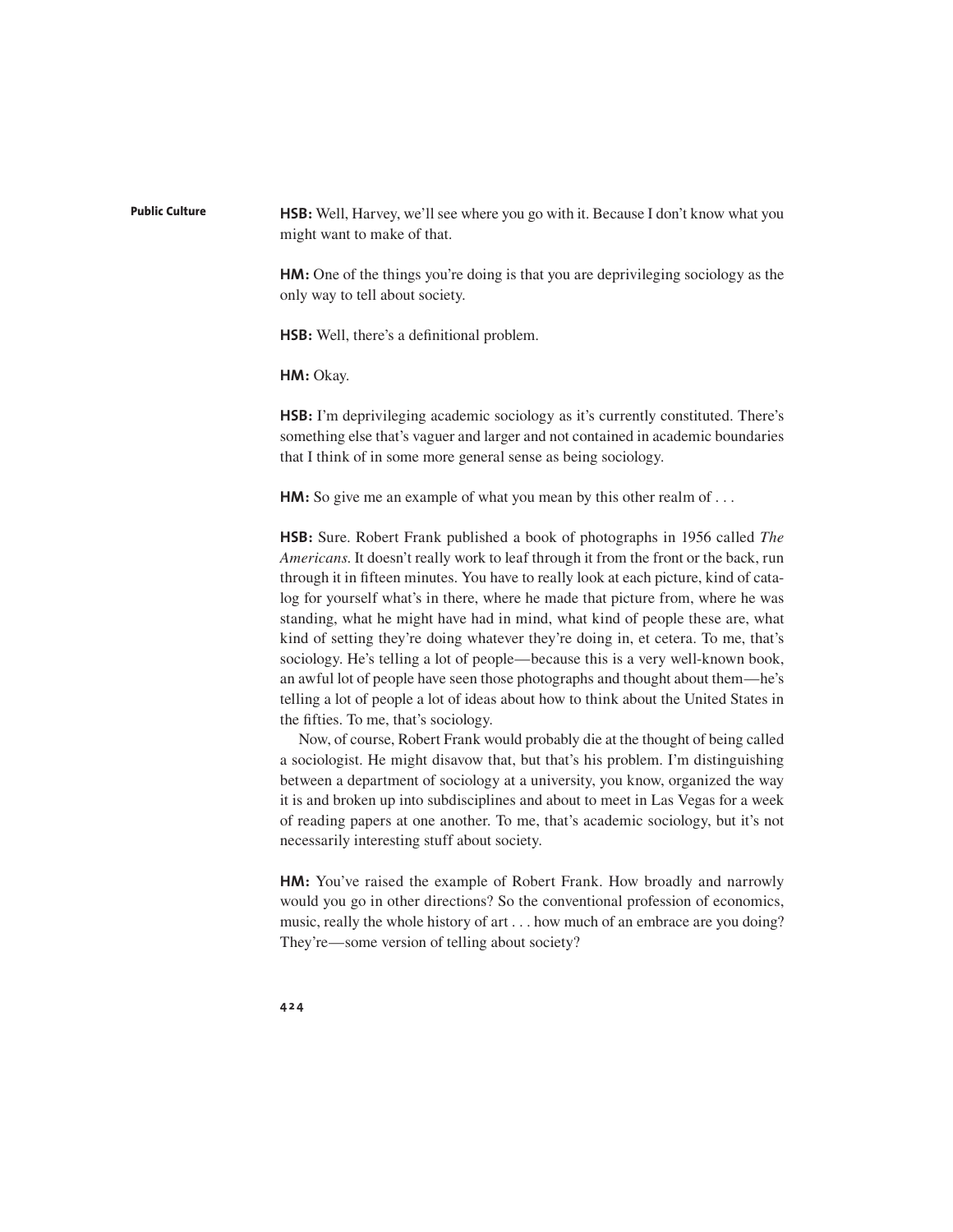## **Interview: Howard S. Becker**

**HSB:** Well, you see, it's not the history of art, but how it's done. How it's looked at. There are some historians of art who for me were absolutely sociologists. George Kubler wrote a terrific book called *The Shape of Time*. Kubler was a specialist in Spanish colonial architecture in Mexico and South America. But what his book is about is artistic careers, the careers of forms in a subdiscipline of the arts, in this case architecture. He's interested in what kind of a career you can make if you come into the particular art form when that form has just been invented, or when it's in full bloom, or when it's on the decline, when it's sort of getting played out and is not as interesting as it used to be.

And he says what kind of music someone would write, let's say, if they're at the front end of that cycle, is very different than if they're at the tail end of it, when it's all over, when the resources of that particular format have kind of been exhausted as far as the people involved can see. Well, that's sociology to me.

On the other hand, a lot of history of art isn't about anything like that. So I wouldn't think of that as sociology. It's a way of looking at things rather than an area.

**HM:** Would that carry over to artists themselves in their work?

**HSB:** How do you mean?

**HM:** Is *Guernica* sociological?

**HSB:** Well, that's another story. A lot of people like to do that. They like to read society out of a work of art. You know, the classy examples are from literature because it's easier — *The Red and the Black* is about the rise of the bourgeoisie in France in that period, blah, blah, blah, and so we can read Stendhal as if he were writing a sociology book and just decided to make a story out of it.

That's one way of thinking about it. There's a much more interesting way, which is to look at the work à la Kubler, for example, but lots of other people too, as having been made at a particular time in a particular kind of professional and social milieu in which the artist was thinking about this because that was relevant to what he was doing, he was thinking about that, et cetera, et cetera. Not necessarily that you could clearly read all that out of the final product, because the artist, among other things, may not have had complete control over what the final product was. That's another story.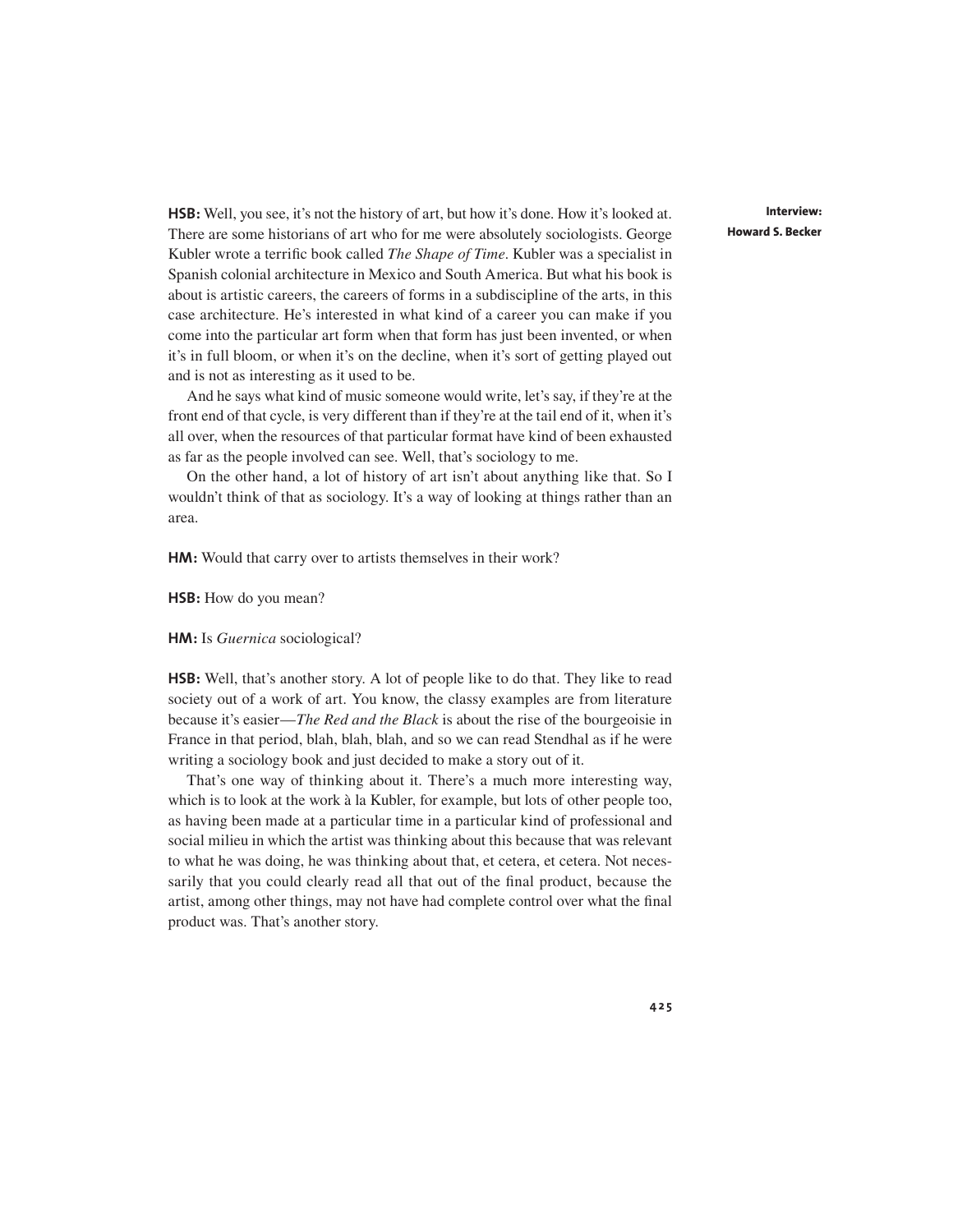**Public Culture HM:** So one way we can think of *Telling about Society* is that you're laying out the range of, let's call it the "sociological," besides professional sociology.

> **HSB:** . . . Well, if you use the word *sociology* in the imperialistic way I do, then it is. Anybody who does good stuff in this area is a sociologist.

> **HM:** You've written about a "hierarchy of credibility" and now we're talking about the disciplines. I'm wondering if there's a hierarchy for you. So if we think of these ways of telling as including, for example, professional sociology as in, let's say, the *American Sociological Review*, and I'll also use the *American Economic Review*—those are also ways of telling about society?

**HSB:** Right, for better or worse.

**HM:** What's better and what's worse?

**HSB:** What's better is what we can ascertain to be the fact, and what's worse is what's obviously bullshit. And one of the things I have against economics is that their facts aren't very factual. And I have good authority for this.

**HM:** . . . in that?

**HSB:** One of my favorites is a book by Oskar Morgenstern, who is, you know, [of] Von Neumann and Morgenstern, game theory. Morgenstern also worked in foreign trade; that was his specialty area. And he got very fed up with economists using lousy data. He said that they use facts that are blatantly suspect, and then they want to test hypotheses where a tenth of a percent difference in something is meaningful. He said 10 percent was, in most cases, the minimum you would want to see before you believe any of it.

He wrote a book called *On the Accuracy of Economic Observations*, which really should be required reading for every social scientist. Because what he did was to collect all the sources of bad data, all the things that made bad data. Big chunks of it are applicable to sociology as well, everything to do with surveys.

You know, I am really unjustly accused of being antiquantitative. I'm not. But I insist that we use good numbers. And that when we use reasoning, like reasoning about probability, that we have data that fits the assumptions of the techniques we're using. And that always involves a random choice of cases, which we practically never have in sociology. The only way that anybody can get away with quota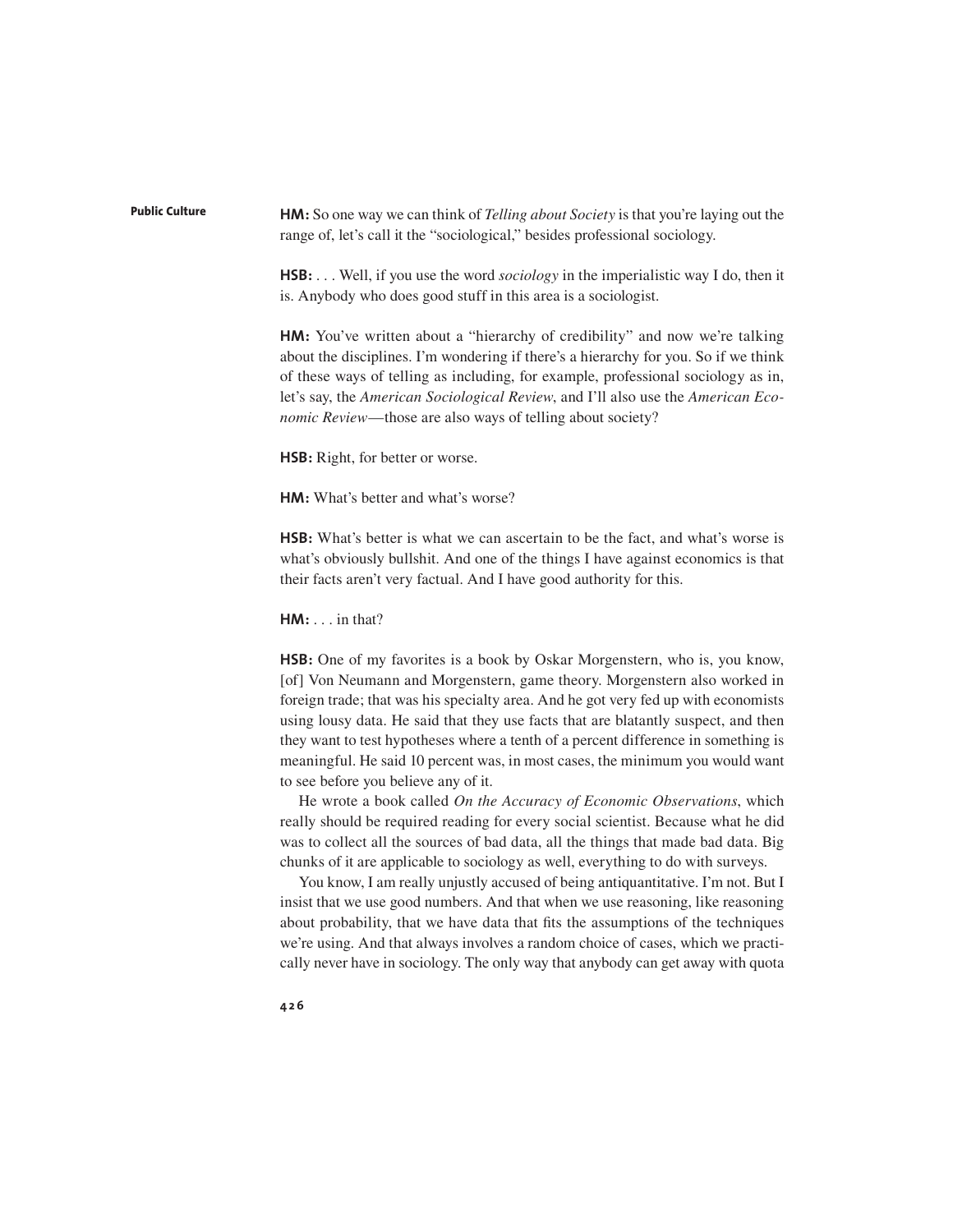samples, for example, is by essentially an agreement, a collusion, to treat them as though they were random samples. And they're not, and they're full of error. What Morgenstern did is collect case after case after case of stuff like that.

**Interview: Howard S. Becker**

**HM:** Bad numbers. And, the . . .

**HSB:** I'm against bad data. Which can include fake photographs; it can include badly done fieldwork . . .

**HM:** What does bad data look like in, say, anthropological and sociological fieldwork? What are the practices that cause you not to believe in it?

**HSB:** There are a lot of really simple things. How much time did the person spend there? In other words, if Mitch Duneier tells me that on Sixth Avenue in Greenwich Village there are these booksellers sitting there and they do this and they do that and this is the way they do their business, was he there for a week? Was he there for a month? Was he there for three years? Was he there only on days when it was sunny? There're all kinds of things like that.

**HM:** But you would agree that some people can spend a lot of time and can be obtuse . . .

**HSB:** Oh, absolutely.

**HM:** . . . and some people can spend relatively little time and have accurate observations?

**HSB:** Yeah. I mean, in principle.

**HM:** Take that to the marijuana study . . .

**HSB:** The marijuana study. I mean, it's really not a secret that I was intimately acquainted with marijuana at the time.

And so I thought I knew the answer. This happens to me a lot, I go into a study, I'm perfectly sure I know what the answer is, and then I find out I'm wrong.

There are some people, and I interviewed two or three like this—and it caused me to make a major shift in the hypothesis—who said, "I don't know, I never got high. I still don't get high. I mean, I smoke it, but I don't feel anything." "Why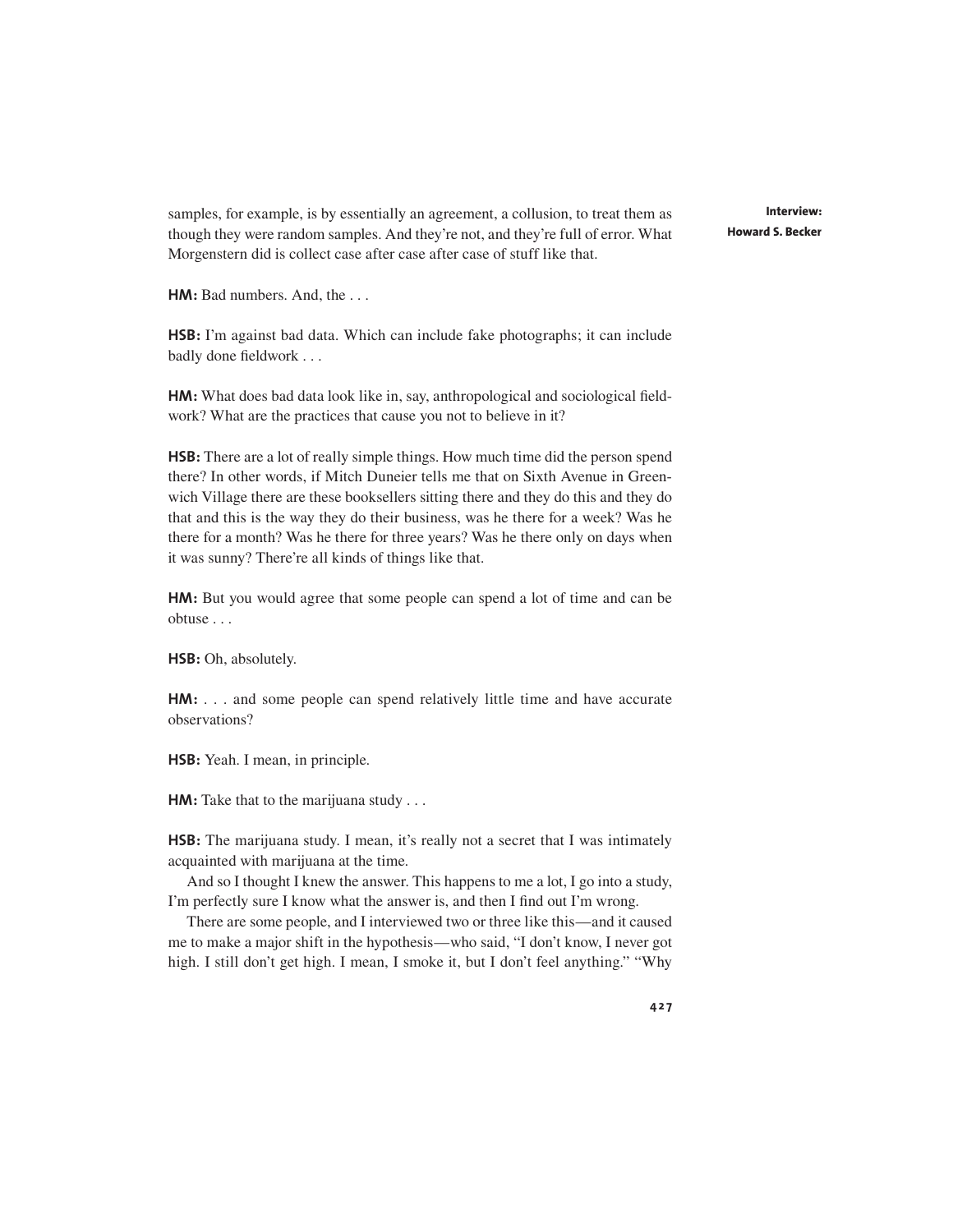#### **Public Culture**

do you keep smoking it?" I asked. "Well, I don't want to look like a jerk with my friends. They all do it, so I do it too."

So I said, okay, what I have to explain is not why people smoke marijuana but how it happens, how it comes about that they smoke it for pleasure. That was the major shift in the theory.

**HM:** So this brings up the topic of what I always like to call the "Howie How": the shift from trying to answer the "why" question to answering the "how" question. Tell me how the "how" came to be part of your being.

**HSB:** Early on, research about drugs was all about Why People Did It, looking for the variable that would distinguish people who engaged in this practice from people who didn't — which was then treated as the cause. The variable most often held accountable was some kind of psychiatric or psychological defect.

My own experience was that people of quite a variety of personality types who I knew in the music business smoked dope and enjoyed it, even though they were not, at least in any way that you could see on the surface, particularly crazy. So I thought that was probably malarkey. And the answer seemed to me that it lay in a series of steps. And the steps are really important.

**HM:** In "Becoming a Marijuana User," it's very clear how the "how" works. People do it together, and it is one step at a time. In *Art Worlds* I think I have a feeling of the "how." But, how general do you want to make that? What's the place of looking for "why" versus the looking for "how"?

**HSB:** Well, it's very complicated because "why" is not a simple question. So you have to say to yourself, "What constitutes a reasonable answer to 'why'?" Is it something that means that invariably a person who is of this type or has this experience or has this gene or whatever will have this outcome? Is that what "why" means? Does "why" mean because they had a propensity to do this? Does "why" mean because they're just evil? I mean, what is a reasonable answer to the "why" question?

And I'm not satisfied with any answer I've heard so far. Some people think it's metaphysically necessary to say why something happened. And partly it's because they don't want to have random stuff going on in the world. Everything should have a nail-downable answer that this is why it happened, why it had to happen this way.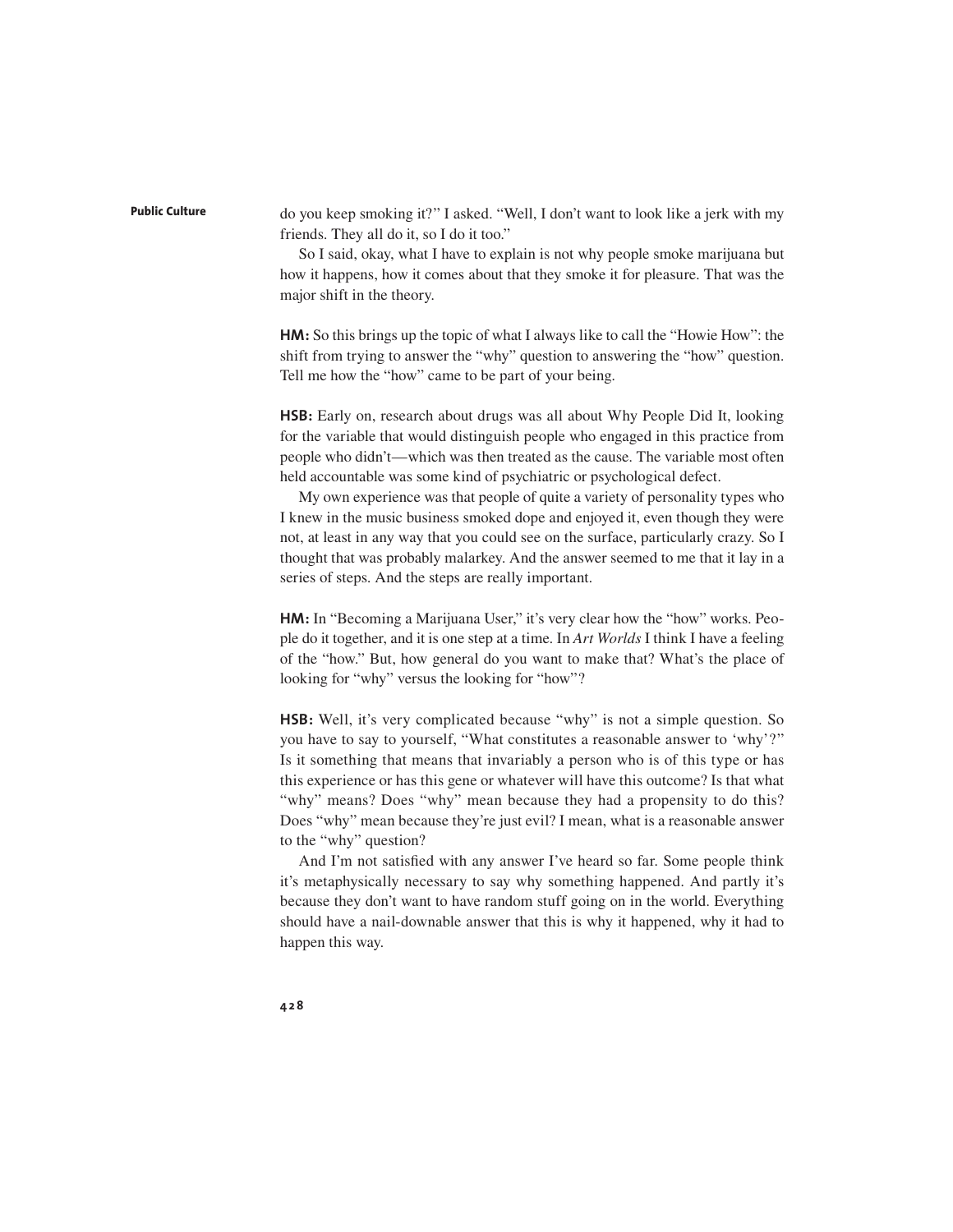I don't think anything has to happen one way or another. I think things end up happening because there's so much play in what's going on. . . . One of the examples I really love to give is drunken driving. What variables are associated with accidents that result from drunken driving? Well, the police data say that accidents are associated with bad weather, a faulty automobile, being drunk, late at night, bad lighting, et cetera. And so you get somebody in that combination, they're going to have an accident. Okay, terrific. But what about the person they hit, who's not drunk? What accounts for that? What rule, what law, explains why poor Chaim Yankel, who was driving minding his own business, has to have this drunk plow into him? You going to count that driver, who wasn't drunk, as an accident to be explained too? Or are you just going to count the one that the cops said was responsible?

**HM:** What I just took from that is that if you approach it with the problem of "how," you will then more likely run into the explanation of the answer to why, which is that there is no answer to why.

**HSB:** The guy walking across the street needn't have been there, the guy smoking the marijuana needn't have been around when they passed the joint around, needn't have had friends who—none of that is preordained or given by any background variable, any other "why" that you can imagine.

**HM:** Random happenstance is not a satisfying finding and is avoided.

**HSB:** But, for instance, I don't think if you read [Erving] Goffman, you're going to find any "why" things of the conventional kind. What he tells you is, "This is how a total institution works. This is what they do, this is what the consequence of doing that turns out to be for the people involved," et cetera. It's an extreme case where the results are not uniform but are pretty much slotted into one way because one group involved has so much power.

**HM:** Couldn't Goffman be read as saying this is why a person says "oops" when there is no reason to say "oops"?

**HSB:** Well, you can read . . .

HM: Well, I'll just say not how one could read . . . I read . . . I think I read Goffman as explaining why someone says "oops." Goffman is explaining how some-

**Interview: Howard S. Becker**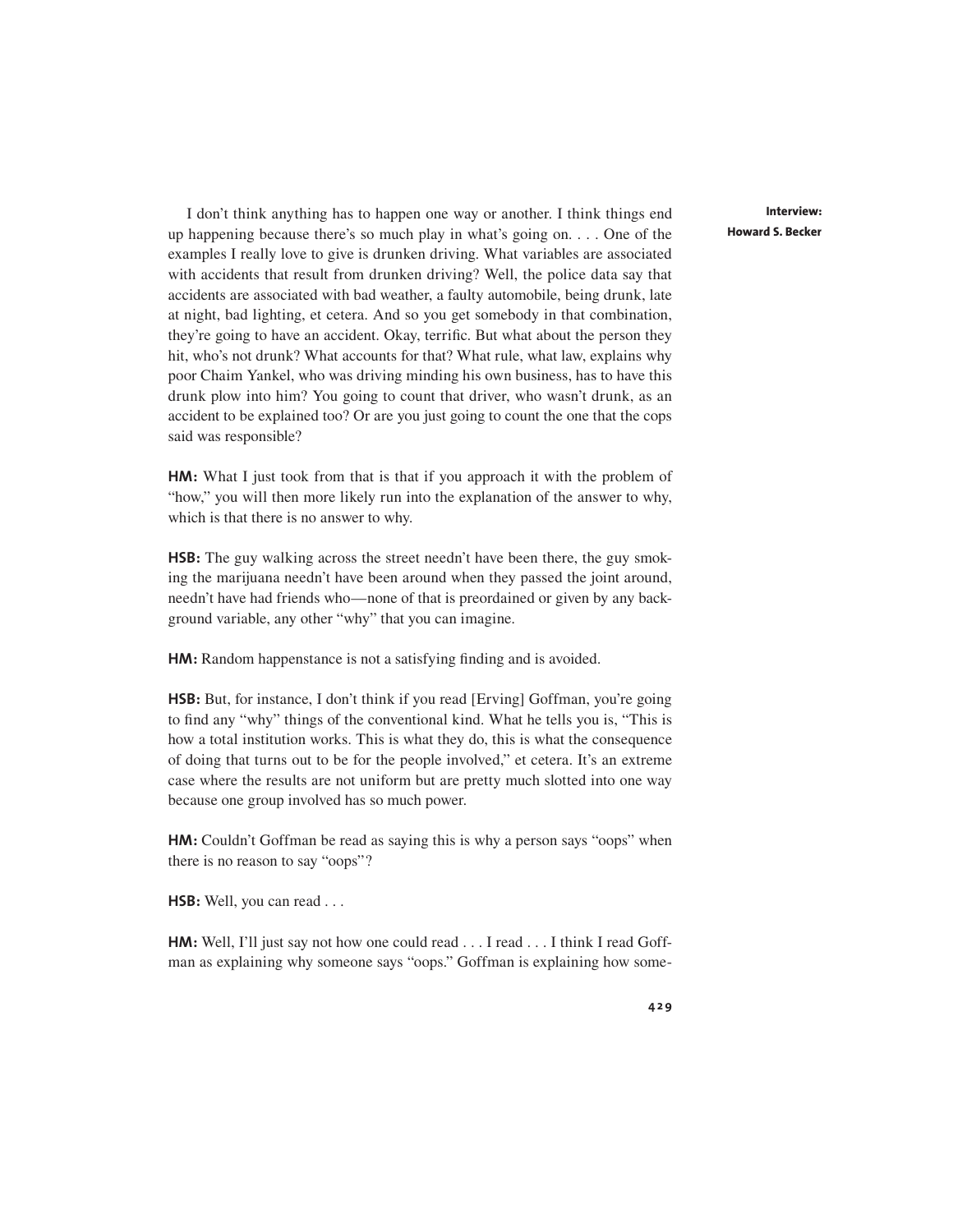**Public Culture**

one passes as normal in a situation when a random thing has happened, that is, you clumsily knocked over the glass and so you say "oops." And so, in a way, it's both answering the why question and the how question.

**HSB:** That is not, I don't think that's the same order of why as why this kid failed to graduate high school is because he's poor and black. It's not the same kind of why, so you'd have to get into that. And that's the standard understanding of "why" as accounting for the variance.

Don Cressey, in his book about embezzlement, does not say, "This is why these people embezzled." Instead, he describes a process. People get themselves into a situation where they need money: they have a mistress they can't afford, they borrowed money from the bank without telling the bank and invested it in a horse-race bet, and the horse didn't come in, et cetera. So they steal money from the place [where] they work.

They have this problem, and it's a problem they have to keep secret. They need money, and they don't have any place to get it without revealing the thing they have to keep secret. Then they have to have an excuse for doing this thing that they, along with everyone else, thinks is a bad thing to do. And they find the excuse ready-made, lying around, which is, banks — if it's a bank the embezzler is taking the money from — are corrupt, evil institutions.

And they have the technique, because their job consisted of doing the same thing, only toward a different end. So a teller who knows how to make bank records knows how to make a bank record that will suit her and let her squirrel away a couple of dollars every day, et cetera. That's how it happens. And the question of why did they do it now is probably answerable if you knew all of the circumstances in a "how" way. . . . And I think, also, that coincidence plays a far greater role in what goes on than anybody is willing to give credit to.

**HM:** So if I could maybe take a stab at a summary: "why" is an unpromising avenue in part because of the very ambiguity of what it represents, the methodological difficulty of finding a route to go at it, and the difficulty of dealing with indeterminacy . . .

**HSB:** Which I think is in the world. It's like . . .

**HM:** It's part of, if I can just add in, it's part of your realism.

**430**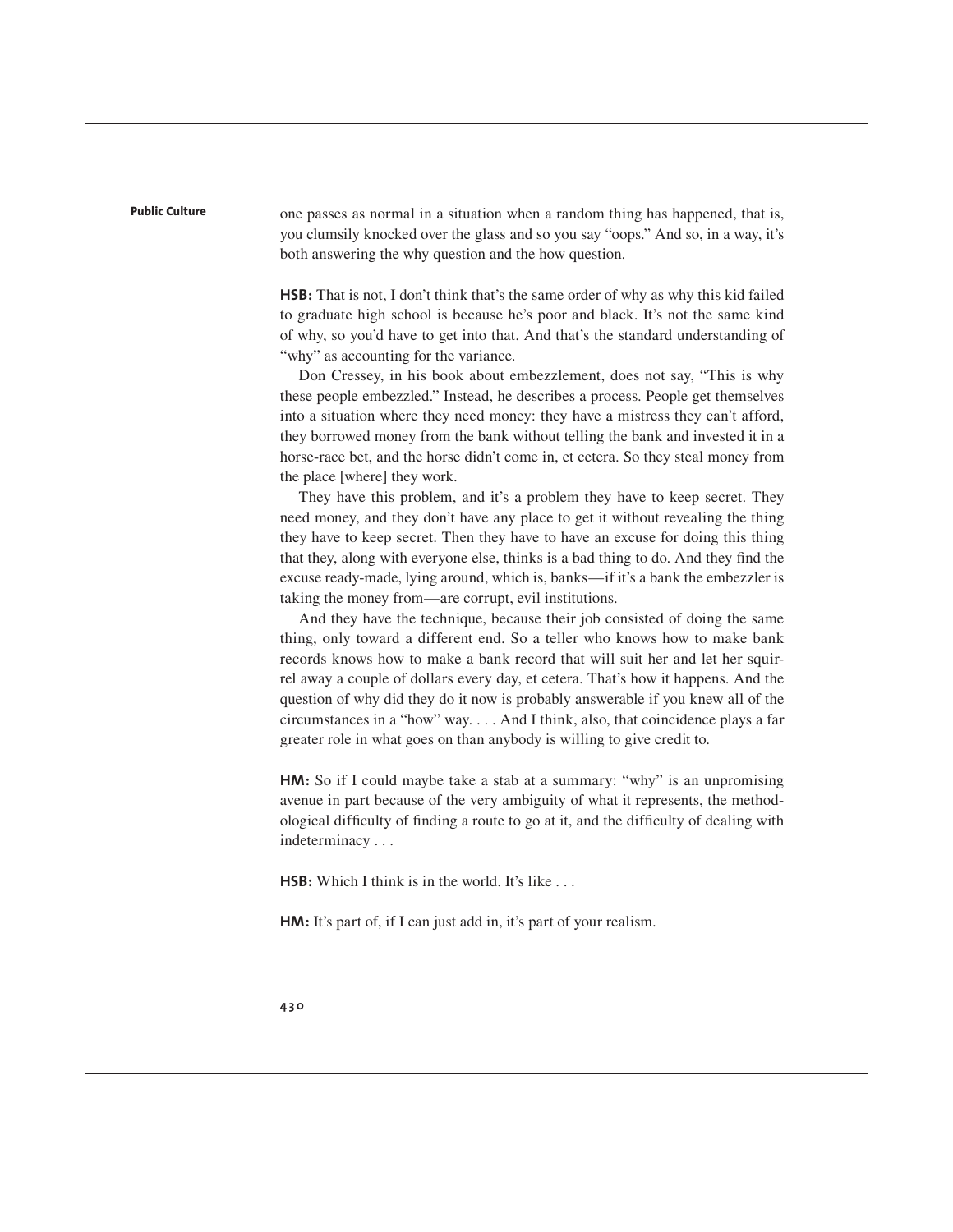**HSB:** I personally can't imagine a world that is deterministic. I can't. It seems obvious to me. I'm a radical skeptic. I mean, I really don't believe it until you show me.

**HM:** So the people who are radically assertive—one of the things that does, it seems to me, it animates them to do sociology. And animates them to get up in the morning. And right the wrongs of injustice.

**HSB:** Oh, yeah. Absolutely.

**HM:** And passion to make a difference.

**HSB:** And I wish them luck. I really do. I wish they could. [*Laughter*.]

**HM:** But you're not part of that . . .

**HSB:** Well, I have never seen it. I mean, there's a lot of conventional giving of credence to ideas that are totally unproved. For example, how many people will tell you that Erving Goffman was in part responsible for deinstitutionalization. Goffman gets a lot of credit for that. I'm not sure, I don't think Erving would have been glad to hear that.

I think that kind of outcome is explained by a number of converging things. One is, and the most important, is what Herb Blumer always spoke about as cultural drift. Over a long period of time, people's ideas change, not in some mysterious way but by talking. There's a lot of stuff in the air, they read, they talk to their friends.

**HM:** Couldn't Goffman have been part of that drift?

**HSB:** Oh, indeed. Sure. Goffman was part of it. Tom Szasz was part of it. Ronnie Laing was part of it. A lot of people were part of it. Movies like *The Snake Pit* and *One Flew Over the Cuckoo's Nest* were part of it. People had been going on about that for years and years and years. If you want to think, how did it happen that Ronald Reagan, when he was governor of California, opened the hospital doors and emptied them out—anybody who wants to, although I would love to see any evidence of this, can think that—"Oh, he read Goffman and Szasz, that's why he did it." Or, more realistically, some of his advisers read Goffman and Szasz. Or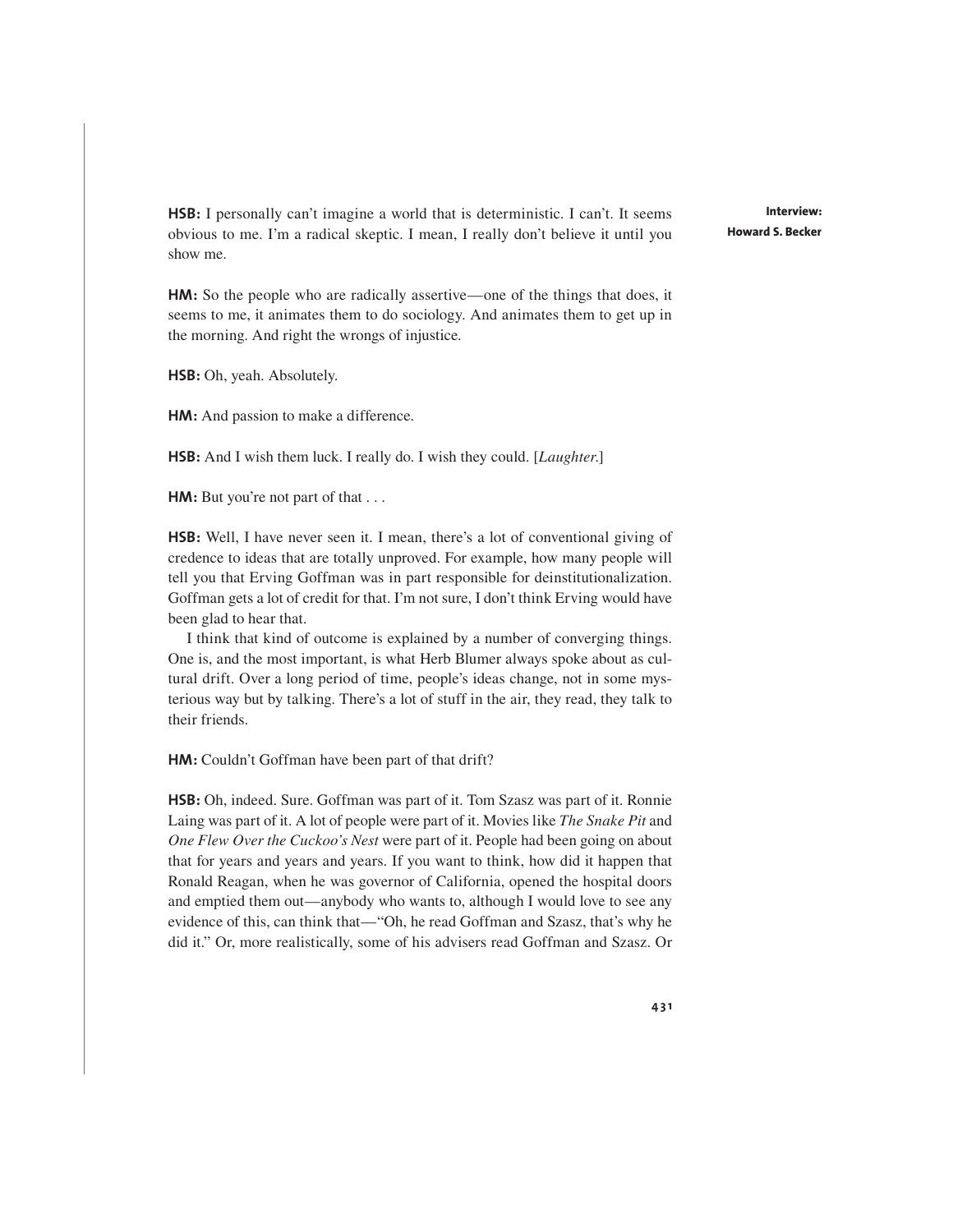## **Public Culture** they could think, probably more realistically still, but who knows — I haven't seen the archives — what a way for the state to save money. And I think that would be more likely. . . . But, you know, this is all talk, because the proof of that would be when somebody goes into the archives and finds the documents.

**HM:** Is that too strict? Couldn't it be an ingredient in the potion, that you have the intellectuals who are mixing their potion and the saving-money Republicans are now coterminous with them?

**HSB:** Or that Reagan thought that those people won't be able to complain. I don't know what their considerations were. I do know that every time a historian looks into something like this, it never turns out.

I remember hearing a historian who went to some of the hospitals [Michel] Foucault wrote about, and he said if you look at the hospital records — how many people there were, how these hospitals were organized — it's nothing like what Foucault said. They weren't like that, that's all. There's plenty of paper to show you, plenty of records that are maybe not true either; we don't know how they were made. But they at least give you pause if you know more of the story.

**HM:** So Foucault had bad data.

**HSB:** Yeah. That's not an unusual story.

**HM:** So what gets *you* up in the morning? So here we have, if I can be almost sentimental, more than a half century of getting up in the morning and doing project after project. But why did you bother?

**HSB:** Well, in the beginning I did it because I had to do something. I was playing the piano and . . . working for a bunch of mafiosi in these bars. I figured that this is not a healthy business for a nice Jewish kid to be in. One of these days they're going to get mad. And I'd seen them get mad at people. It's not good.

And my father, although I wasn't paying much attention to him, but the idea that his son would become a tavern piano player was, like, "Jesus!" So I thought I'd give this a try. And, besides, I was having fun in school. Most of my fellow students worried and kvetched. And the truth is, I didn't care. Because that was not where it was at for me.

HM: By "in school," do you mean graduate school by now?

**432**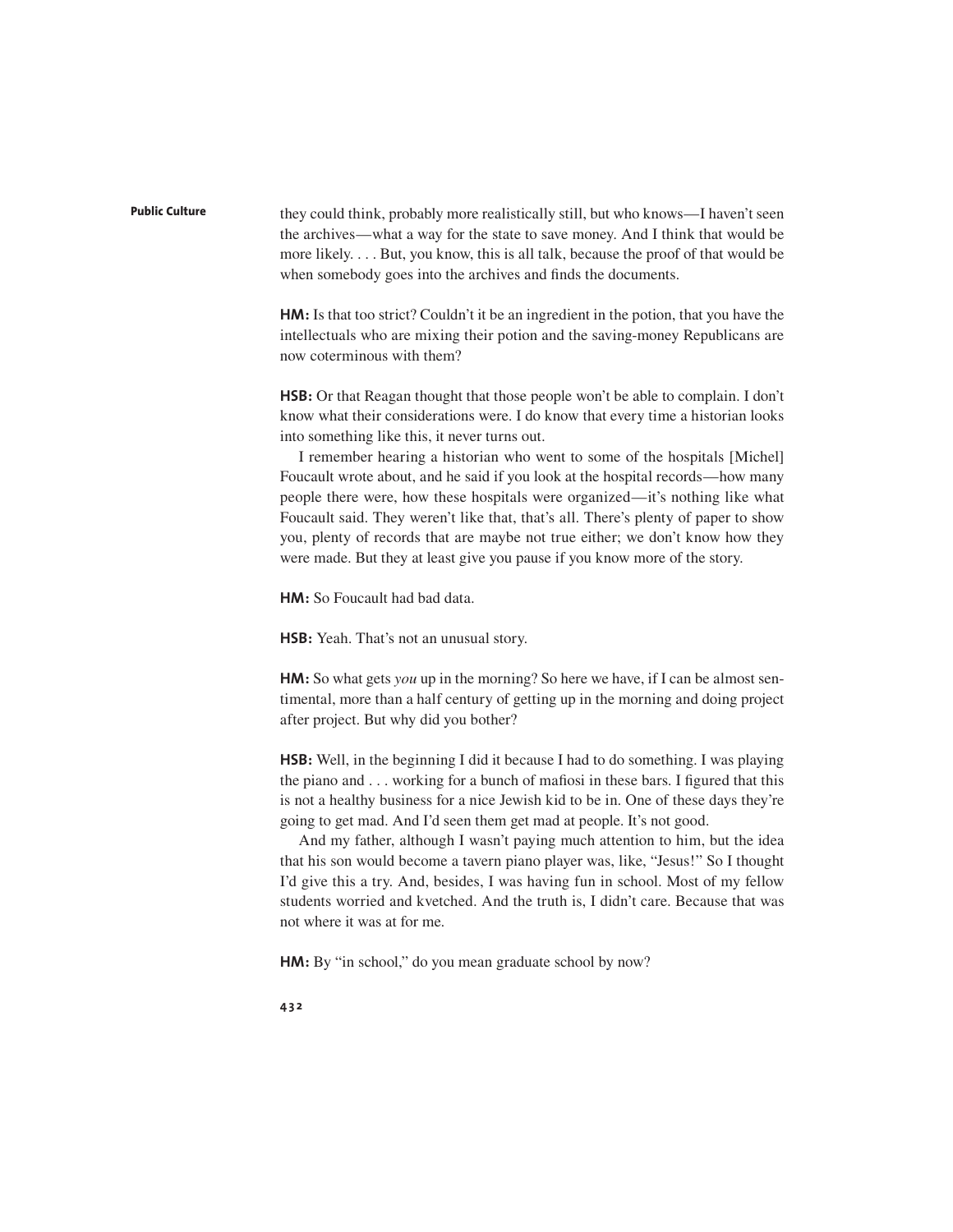**HSB:** Yeah, graduate school. I was beginning to see that I was probably not going to be a great jazz pianist. And so, you know, I'll keep on going to school. It's kind of interesting.

**Interview: Howard S. Becker**

**HM:** So getting into sociology wasn't particularly passionate for you. At the time, it was respectable.

**HSB:** It wasn't even that. It was something to do. Sociology was kind of a lastminute choice. I decided I should go to graduate school. So what field should I be in? And I thought, English. Because I like to read novels, and, what the hell, I'll read a lot of novels and that will be school. What could be bad about that?

And then, I think it was the summer—maybe it was the spring—before I entered the sociology department, I read *Black Metropolis*. It was cool in the way that anthropology must have seemed cool to a lot of people then. Which was not to remedy injustice, but because it was exotic. It's kind of fun. You go to a strange place and you watch people and you write everything down. But it had certain drawbacks. You had to go to weird places and eat God knows what kind of food . . .

**HM:** Anthropology, we're talking about?

**HSB:** Anthropology . . . and sleep in who knows what. But *Black Metropolis* was urban anthropology. You went home at night, you ate food that you were accustomed to and liked, you slept in your own bed. Sounded like a better proposition. So I went to the sociology department. It was just that simple. I barely knew what it was.

And then I took a class in fieldwork with Hughes. He had you pair up. So each team was assigned a census tract. And you went to your census tract, collected a genealogy from somebody, went to a public meeting, interviewed three people about whatever he was interested in that quarter, et cetera. And you'd be writing it all down. It was good, you know, fun.

**HM:** It does seem to me that the *craft*, again to use one of your big words, is motivating.

**HSB:** Yeah. I think it's something I can do, something I like to do, something I've got some skills in doing.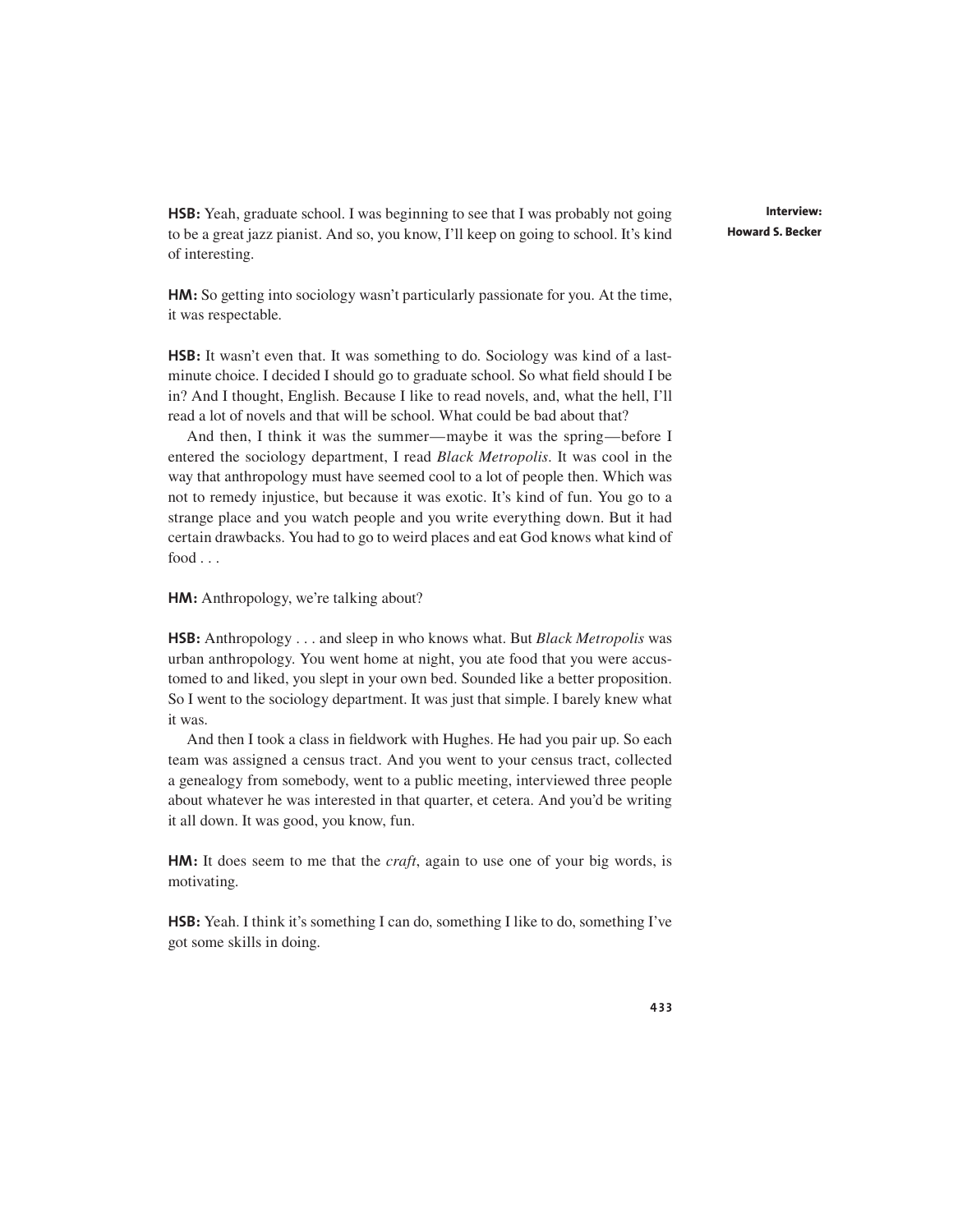**Public Culture** HM: You entered graduate school not out of the labor movement, for example . . .

> **HSB:** And I didn't belong to any left-wing group in New York City, like so many people did . . .

**HM:** But then there is the factor of the meeting up with, of all people, Hughes.

**HSB:** Well, first of all, you have to understand I didn't *choose* Hughes. I began writing field notes about musicians because I took a course called Advanced Fieldwork with Ernest Burgess. So I dutifully wrote field notes, about where I was working, a tavern on Sixty-Third Street. At the end of the quarter I gave them to Burgess. And when he gave them back he said, "This is occupations and professions. That's Professor Hughes."

So I went to see Hughes. He listened to me. He said, "Well, give me your notes and come back in a week." He was very brusque.

Okay. I went away and came back in a week. "Mr. Becker, come right in. Sit down." He gave me back my notes. He had written as many pages of commentary as I had written field notes. What was going on was, he told me at some point later, all the students he had who wanted to study occupations and professions wanted to study professions. They wanted to study doctors, they wanted to study lawyers. And then I came in and I wanted to study these lowlife good-for-nothings who are playing in bars.

Wonderful! Because he had a methodological principle in mind, which is that in high-status occupations, people are not going to talk to you openly about what they're up to, about the bases for the decisions they make and so on, because it wouldn't look good. But in the lowly occupations, nobody puts on any front. Why should they? So, he said, he read my notes, and [they're] full of people putting squares down and making fun of the people in the bar and all that. And he said it was like gold to him. His methodological principle was that anything you see in a lowly occupation is probably going on in a higher-status occupation, only they won't tell you.

He chose me for a completely venal reason: I would further his research.

**HM:** It was a meeting of two people meant for each other in some sense, that you were bringing the right thing. Not just because you did the lowly guys, but your approach . . .

**HSB:** Yeah, yeah. Right. But it needn't have happened.

**434**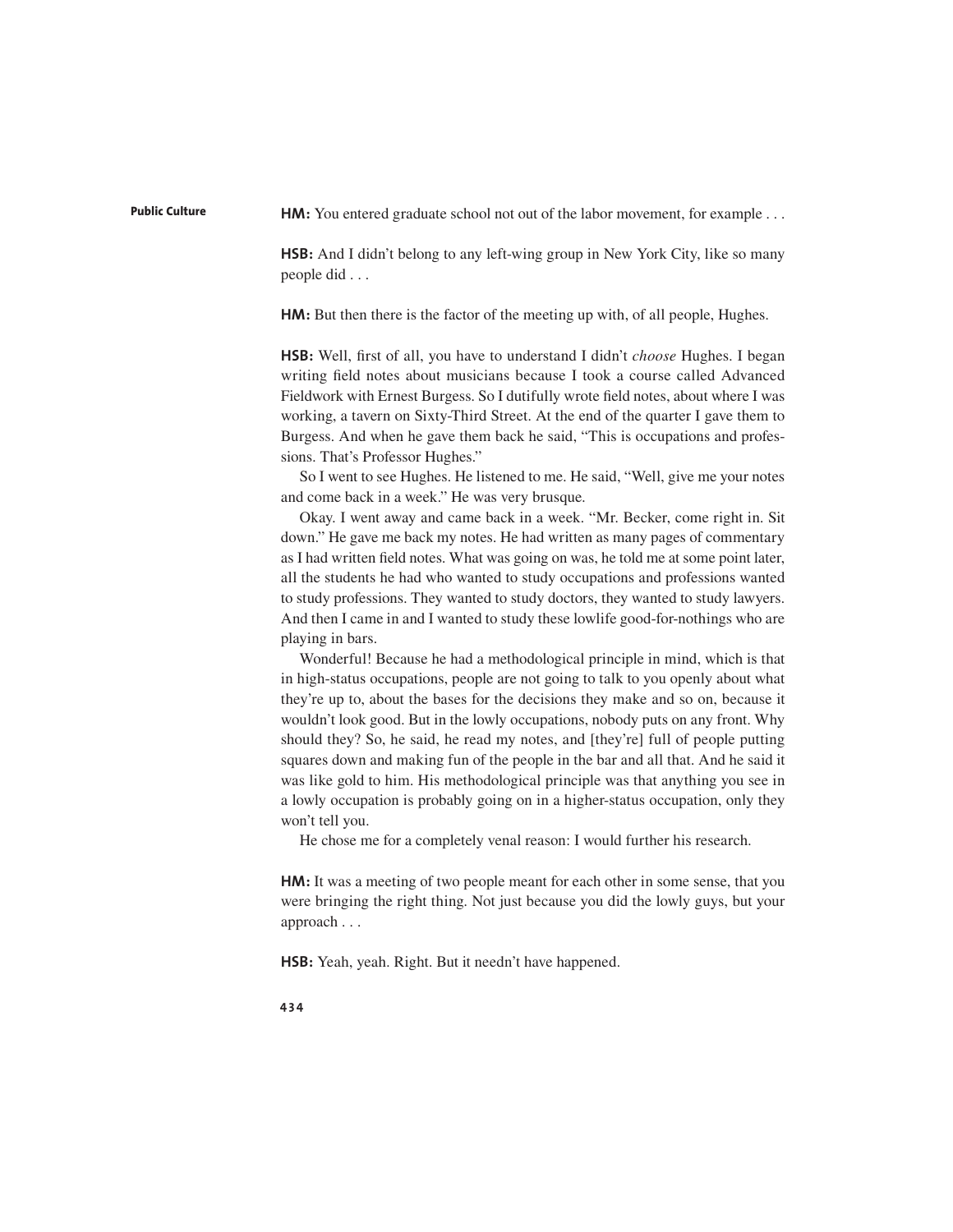HM: So this idea of the low, the routine, the ordinary, the mundane—I'll use all those, lump them all together . . .

**Interview: Howard S. Becker**

**HSB:** The uninteresting.

**HM:** The uninteresting. Is that something that, for example, you did with *Art Worlds*? There we're dealing with sort of a higher-status occupation, and you are interested in the person who carries the painting from one part of the building to another.

**HSB:** Uh-huh.

HM: So do you think that that's a continuous theme?

**HSB:** Yes. It was kind of a fixed methodological principle for me that you look at all the cases. The experience I had with the medical school research was really interesting. We studied the University of Kansas medical school. Why Kansas?

We did it because Everett—it's too long of a story—but he was coming to Kansas City to consult on a project that Lloyd Warner had going on down there. He met the dean of the medical school. Everett talked the dean of the medical school into letting us do a study there and rounded up the money to do it. That's how he got there. Pure accident.

People used to ask me all the time, "Why did you study Kansas?" I said, "Why not?" "Why didn't you study a good medical school?" I thought that was such bullshit. And that's a persistent thing in sociology. You know, you go to study the arts, are you going to study people who cut paper silhouettes on the boardwalk? No, no. I was very immunized against the highbrow sampling fallacy, the idea that you take the best. The best according to what?

There's a lot of sophistry about that. People trying to make the case that, after all, the people who are the stars, you know, they didn't get there by accident. They're pretty good, aren't they? Yeah. So is this guy. You know, that's a very persistent theme. Because it's the way you select the cases for study in a conventional sociology of arts study. You take the best. Because they—you know, it's a version of Talcot Parsons — they exemplify the values, et cetera, of this collectivity.

**HM:** The other thing that you've done with *Art Worlds* is to widen the focus through the idea that the art world itself consists of more than the artists.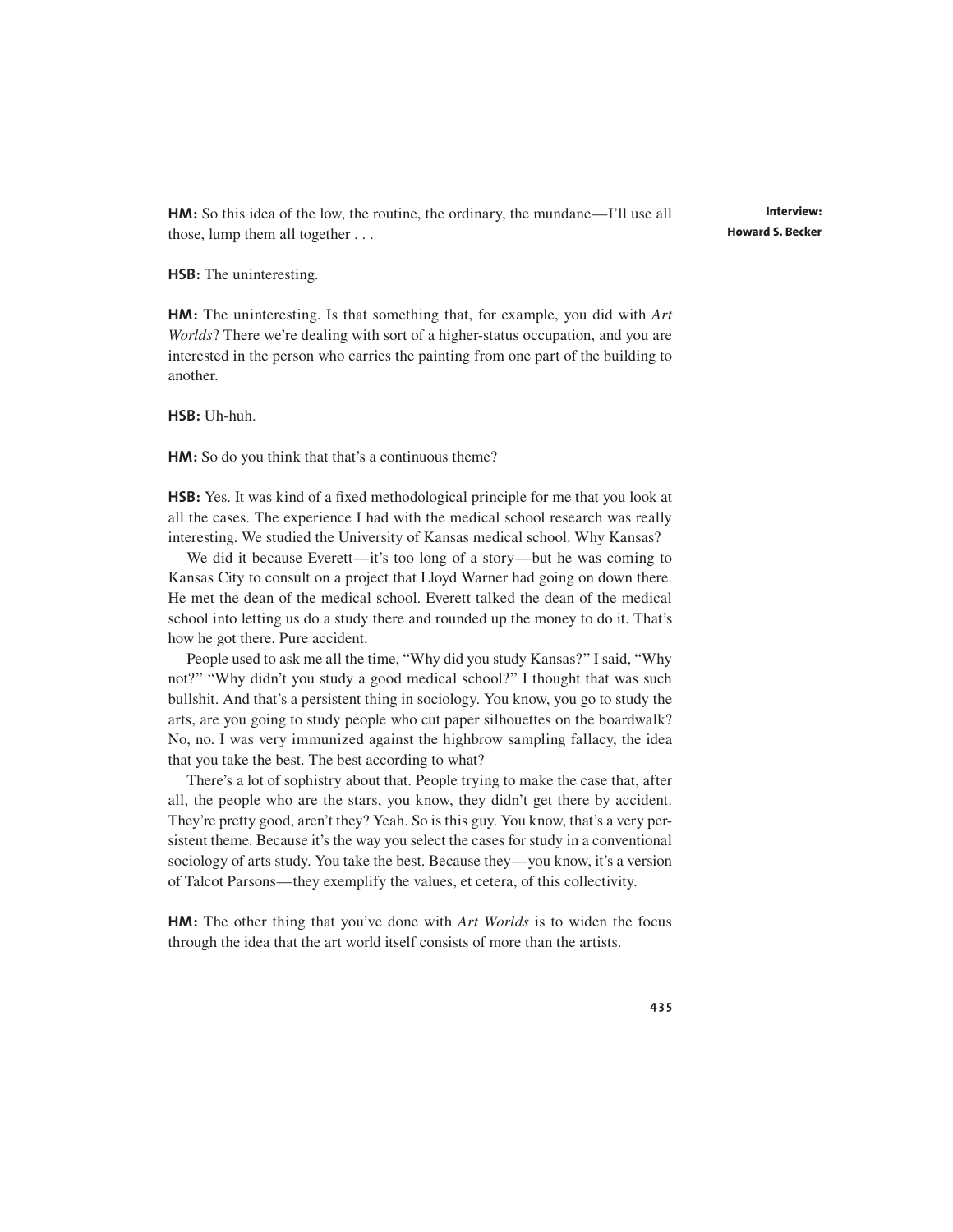| <b>Public Culture</b> | HSB: All the workers are important. In a very simple sense. That's not an ideo-                                                                                                                                                                                                                                                                                                                             |
|-----------------------|-------------------------------------------------------------------------------------------------------------------------------------------------------------------------------------------------------------------------------------------------------------------------------------------------------------------------------------------------------------------------------------------------------------|
|                       | logical point. It's a practical point. They're all important because if you take this<br>one away, things will not be the same.                                                                                                                                                                                                                                                                             |
|                       | HM: To what degree—and let's just stay with your art world—is it flat? In other<br>words, are you just as well-off starting with the janitor as you are with the curator?                                                                                                                                                                                                                                   |
|                       | HSB: In principle, if you took a museum and you really followed it out, all of the<br>links and connections, you'd end up with the same picture no matter where you<br>started. Of course, you won't do that because it's too big. That's a practical matter.<br>You'll end up with this set of activities, because that's as far as you got because<br>three years are up and you have to go back to work. |
|                       | HM: But I'm taking it quite seriously that the payoff may be just as great if you<br>start with the janitor.                                                                                                                                                                                                                                                                                                |
|                       | HSB: Well, yes. I think so. It might not be the same payoff. Because art-<br>especially the kind of art that's in museums-"everybody knows" that the really<br>important stuff is what's on the walls, or in the galleries, or in the archives, and in<br>storage. It's not what they throw out every day, what the janitors pick up. Every-<br>body takes that as a given. And it would be crazy not to.   |
|                       | HM: I was talking to you about the inclusion of the elements that are often not<br>included and the embrace of the ordinary. And I "Zen"—just to get to a word.<br>I know you've had an interest in Zen over the years and [had] some participation.<br>Is there a connection of Zen with your work?                                                                                                        |
|                       | HSB: No. Because I'm not, I don't have a serious interest in Zen. I have a dabbler's<br>interest. I could never possibly sit for an hour in the lotus position, for example. I<br>could never be a serious Zen practitioner. It's the idea of it. I like the idea.                                                                                                                                          |
|                       | HM: So you may be pre-Zen-ed up. I mean, you may be deeply Zen-ed. You may<br>be $\ldots$                                                                                                                                                                                                                                                                                                                   |
|                       | HSB: Well, one of the people you and I knew at Tassajara [a Zen monastery in<br>the California hills—HM]—what was her name, Katherine? She was one of the<br>priests I think she actually read Art Worlds; I think I sent it to her. And she<br>said, "That's really a Zen book." And I was really pleased. But that's about it.                                                                            |
|                       |                                                                                                                                                                                                                                                                                                                                                                                                             |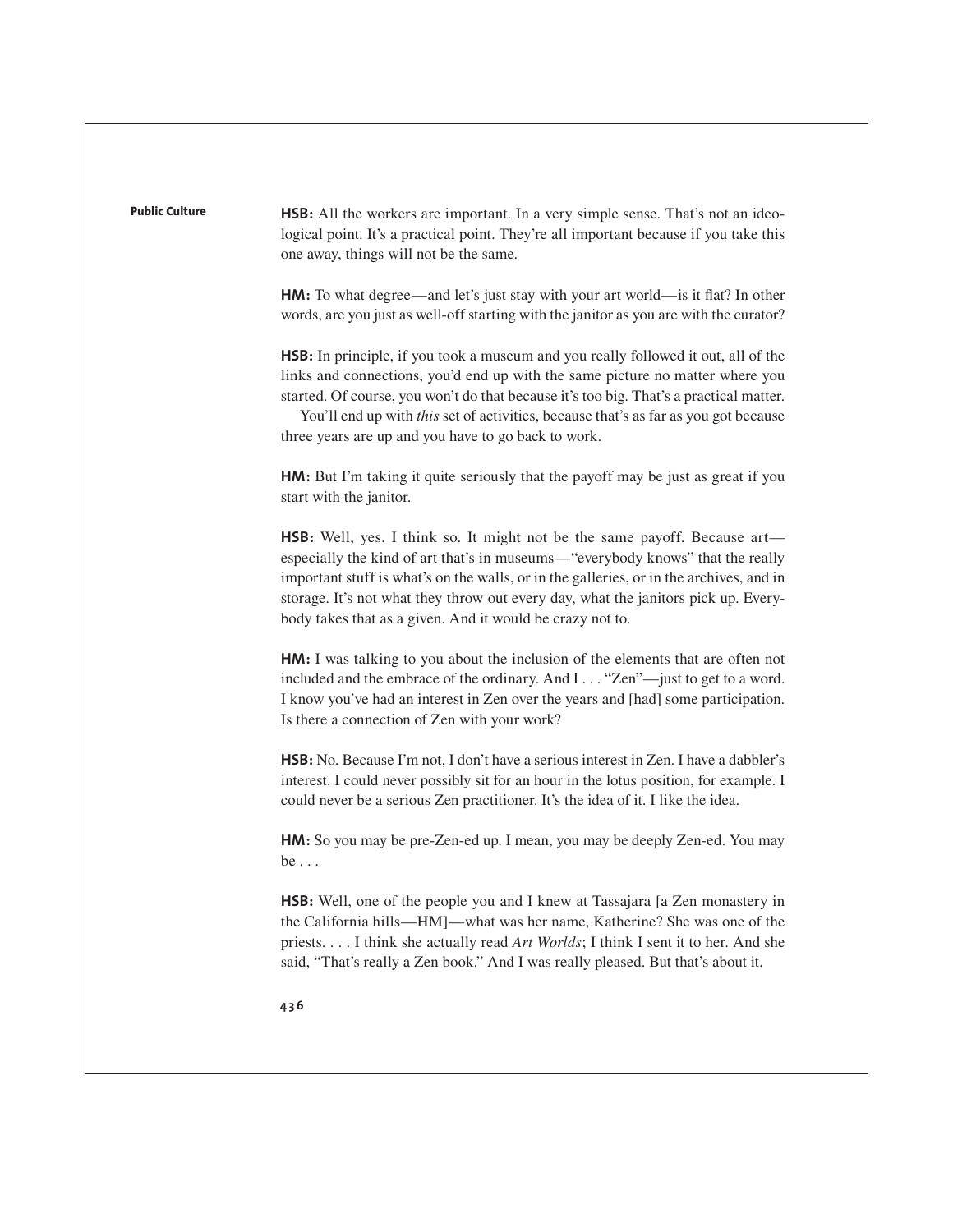HM: What do you mean, "that's about it"?

**Interview: Howard S. Becker**

**HSB:** That's it.

**HM:** But how many of us get *that* from the priest of the thing?

**HSB:** How many of us know her? You knew her. But you probably didn't send her a book!

**HM:** Okay. My point has been made better than I could make it. Or you.

So this is not a Zen point at all that I want to raise now. It's something you've heard about a whole lot. What's the relationship between people doing things together, on the one hand—we have a picture of that through much of your work, including the book that has that as a title — and something that sociologists call "structure."

**HSB:** [*Laughter*] . . .

**HM:** (Howie rolled his eyes.) One way of starting to broach this subject is through your idea of convention. And the fact that people don't just wake up in the morning and make the world anew just any willy-nilly way. And that, instead, people proceed through what some might call "a recipe."

**HSB:** Well, there are lots of things that happen recurrently. You know, like having breakfast. Where do you eat? Who do you eat your breakfast with? What do you eat? What kind of utensils do you use? All that. And that's right. We don't invent it all every day.

I've written about it. It's the idea of inertia. It's easier to do it this way. Why? . . . It's easier. How can I, and my buddies, get through the next three hours playing for these people who have hired us to play for a dance? Well, we could start from scratch and make everything up. Or we can look for things that we already know how to do in common, because they're the kind of things that those people are ready to dance to and they will recognize them and they won't be surprised or displeased and will pay us at the end of the night. And we know how to do it, so we won't make fools out of ourselves. Well, how do we know how to do those things? Because, over the years, ways of doing things have developed and we've all learned them.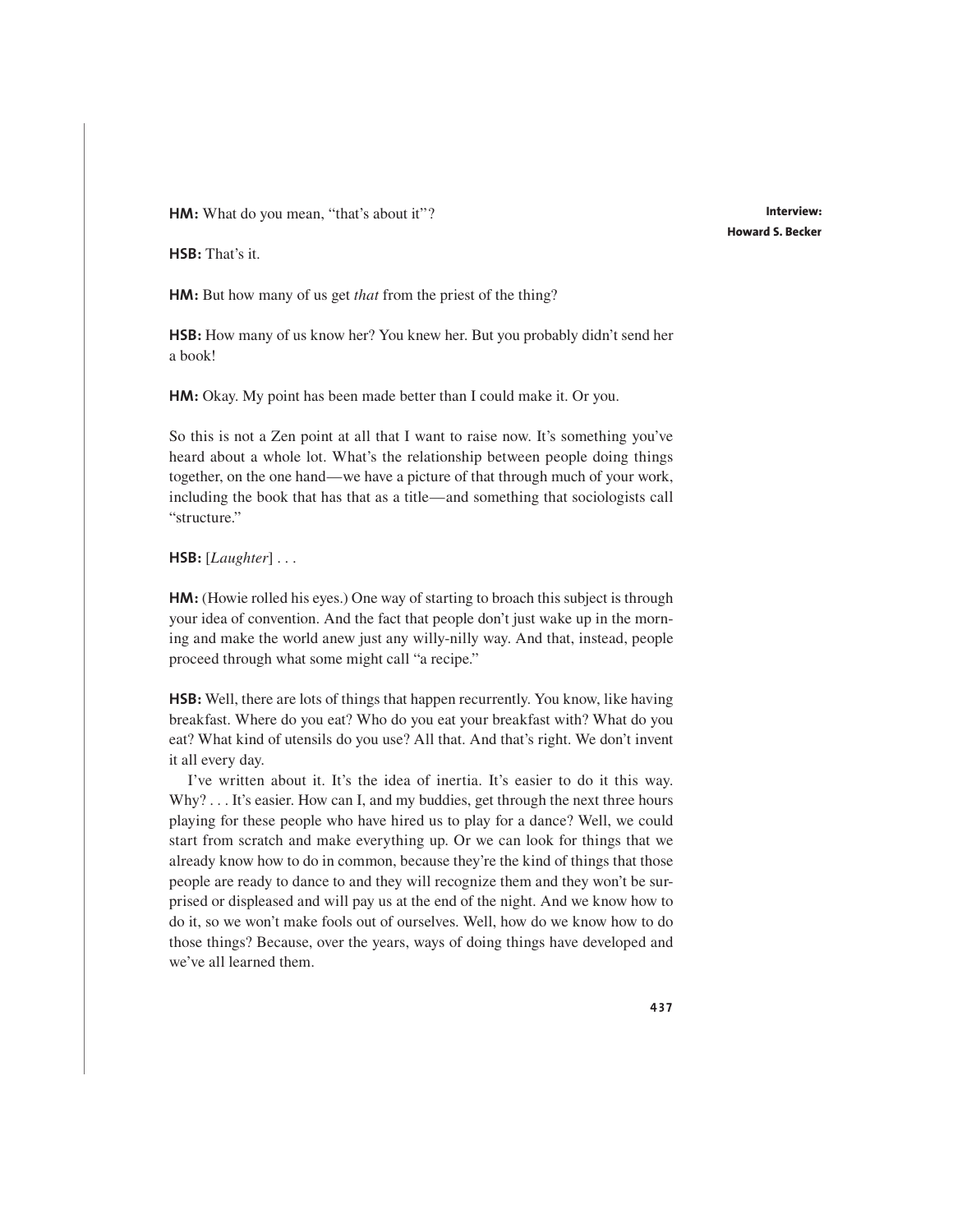## **Public Culture**

Which doesn't mean that you can't do it in other ways. It just means that there is more friction. There will be more aggravation, more possibility of trouble, et cetera. If I think it's important enough, I'll go ahead and take the trouble and run the risks. But for a lot of things, it doesn't seem worth starting from scratch.

And a lot of *Art Worlds* is about that. How big should a work of visual art be? Should it be 50 feet by 150 feet? Well, in principle, you could do that. Maybe on the side of a building you could do that. But then you'd have another problem of preserving it. Whereas if you make one that's 5 feet by 8 feet, they'll put it in a museum or you'll hang it on somebody's wall. You can get the materials easily. They sell stretchers that size. They sell canvas. All that.

**HM:** But is the system jimmied in some way? And this is my way of sneaking power into this discussion. Are there ways in which this ease is facilitated in some systematic, biased way?

**HSB:** By what?

**HM:** Well, by something like privilege, class, hierarchy.

**HSB:** Give me an example.

**HM:** If, in 1953, you declared yourself a Communist . . .

**HSB:** No. Let me give you an example. In 1650, if I'm a prince and I want to get my portrait painted, I know what to put in the contract so that they'll paint the kind of picture I want. They don't have to say yes. But I'm pretty much the only game in town. So if they don't want to do that, you know, let them go fly a kite. I mean, that's an example of the exercise of power.

Or if the duke or whoever has a court orchestra, and he tells the kapellmeister, "We're going to have a party and I want you to compose a dance suite." Then the kapellmeister composes a dance suite. Which is why there are so many suites by Bach and others made up of jigs and sarabands and gavottes and all that. Minuets.

**HM:** So how comfortable are you, then, with something like a study of privilege and power?

**HSB:** You mean, do I recognize that people can tell other people what to do? Or they don't even have to tell them, they just set it up so . . .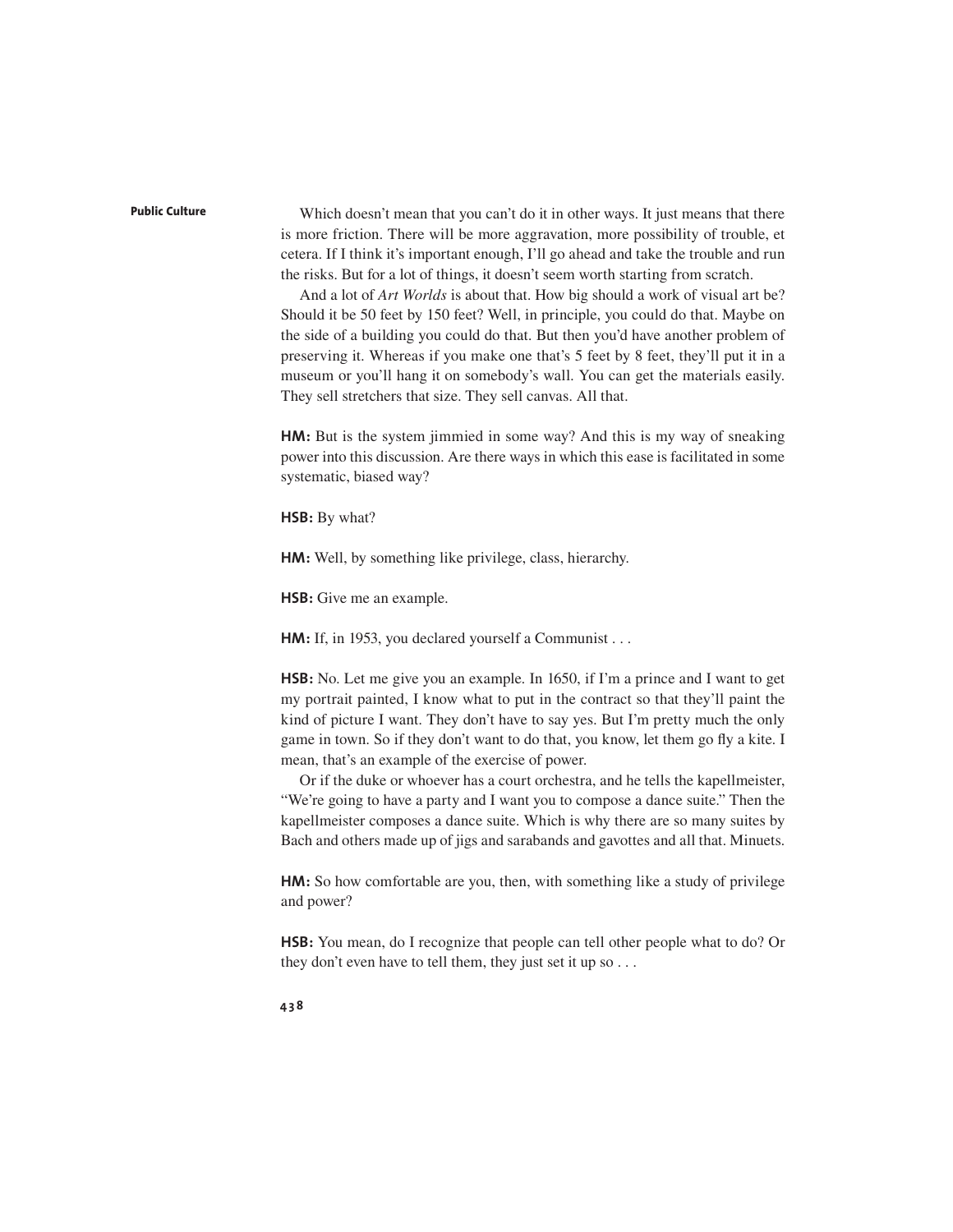**HM:** That things are . . .

**HSB:** Of course. . . . Hollywood is a prize example. The specifics are important. Like, who is supposed to be wielding the power? Do they really? How is that communicated? How is it built into the system? Under what circumstances does this exercise of power work, and when doesn't it? All that. You know. In other words, I don't take it as a given that X will always invariably be able to tell Y what to do.

**HM:** But the possibility that there are tendencies based on . . .

**HSB:** Oh, more than tendencies. . . . If I'm working for Rupert Murdoch on Fox News, it's more than a tendency. I know that I'll get fired, or I think I'll get fired, if I don't do it this way. So if I don't want to get fired, I do what he wants or I don't go to work for him.

**HM:** And, in general, that people who control media outlets of a certain scale set the conditions of what other people will find difficult to do, compared to other . . .

**HSB:** Well, that's not to be taken for granted.

**HM:** *Not* to be taken for granted.

**HSB:** Well, in general, I don't like to take anything for granted. Maybe they don't care, maybe they don't notice, maybe people . . . You know, you have to find out what really happens.

**HM:** Well, in this example . . .

**HSB:** Harvey, I was in Brazil for a couple of months in 1976. That was at the height of the dictatorship. The dictatorship exercised a lot more control over everything than we could imagine here. I mean, there's no one exercising that kind of control here.

There was a lot of play around the edges. Everybody in the theater business, for instance, knew that it was very chancy whether you could get something on the stage or not, because there were known cases where a perfectly innocuous bedroom farce would be suddenly shut down because some general took his wife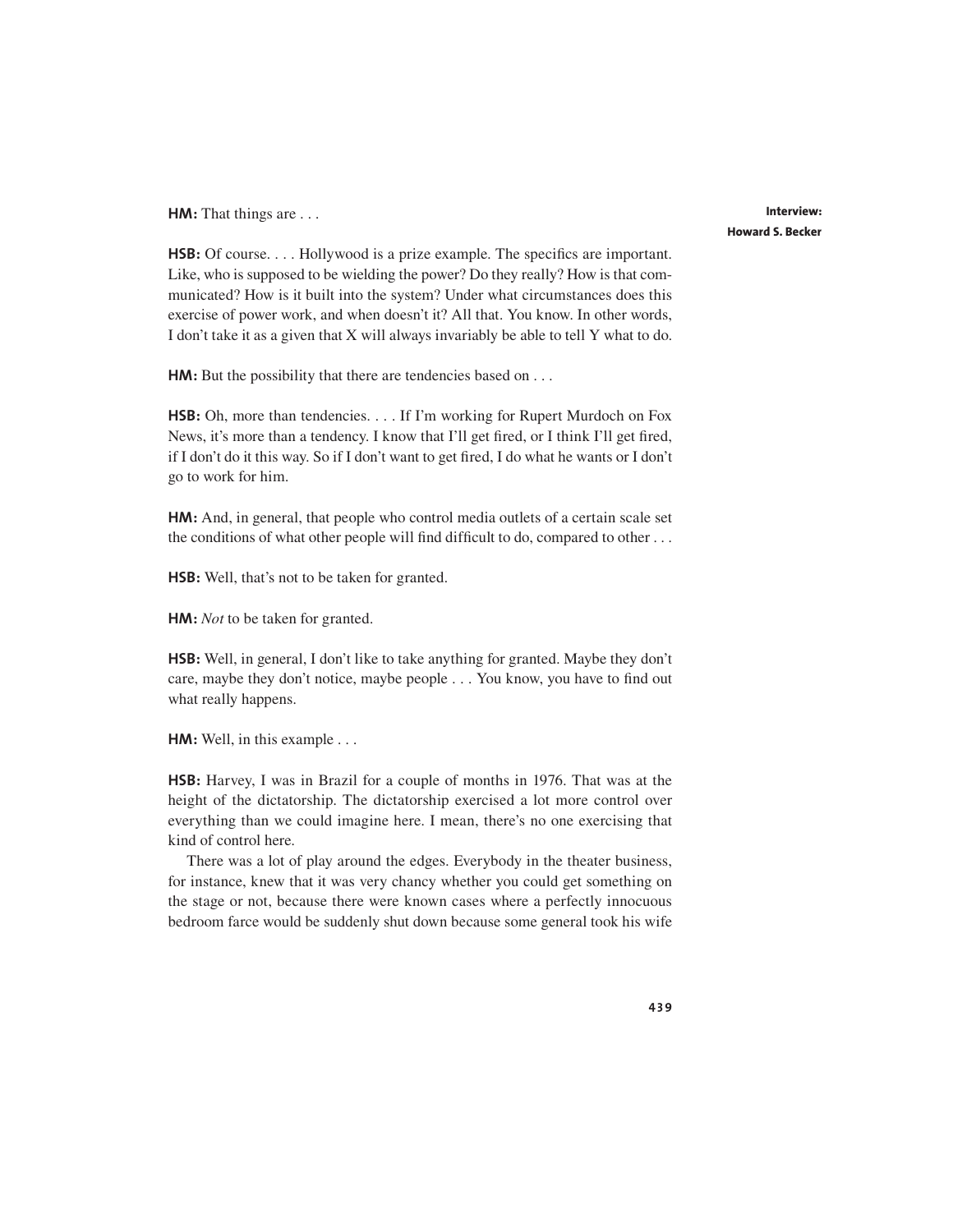**Public Culture** to see it and she was offended. Whereas something openly political would be playing next door without interference.

There's a lot of slippage.

**HM:** To what extent is it a matter of analytic taste that one scholar is interested in the slippage compared to the zeal to find regularities and constraints? It seems to me like type 1 / type 2 error, if I can put it that way . . .

**HSB:** Yeah. I'm sure that's true.

HM: . . . and that different people, as analysts, lean toward the one side of that . . .

**HSB:** Well, I'm sure that's true.

HM: . . . and that you have really not been very "interested"—you use that word a lot — that you have not been very interested in documenting, commenting on, showing that it couldn't be any other way because of the preconditions.

**HSB:** Well, I don't think that's true.

**HM:** You don't think what's true?

**HSB:** That there are things that couldn't be any other way because of the preconditions. Hey, if somebody shows it to me, you know, I'm a realist. If they show it to me and I can't think of a reason it's not so, then they win, and that's that.

There's more than one way to skin a cat—you should excuse the expression. And it's good that people have different tendencies and study things from their point of view. And it's good that I do it the way I do it. I don't think there's a right way. And no one's ever convinced me that there is. Including me. I mean, I don't think this is the right way. I think it's a good way. I think it's a good way as demonstrated by results.

**HM:** Something we didn't talk about is your relationship to the French . . .

**HSB:** And the Brazilians . . .

Well, I've been involved with the French really since 1985. It began with two things. In 1985 there was a group who were interested in the Chicago school. And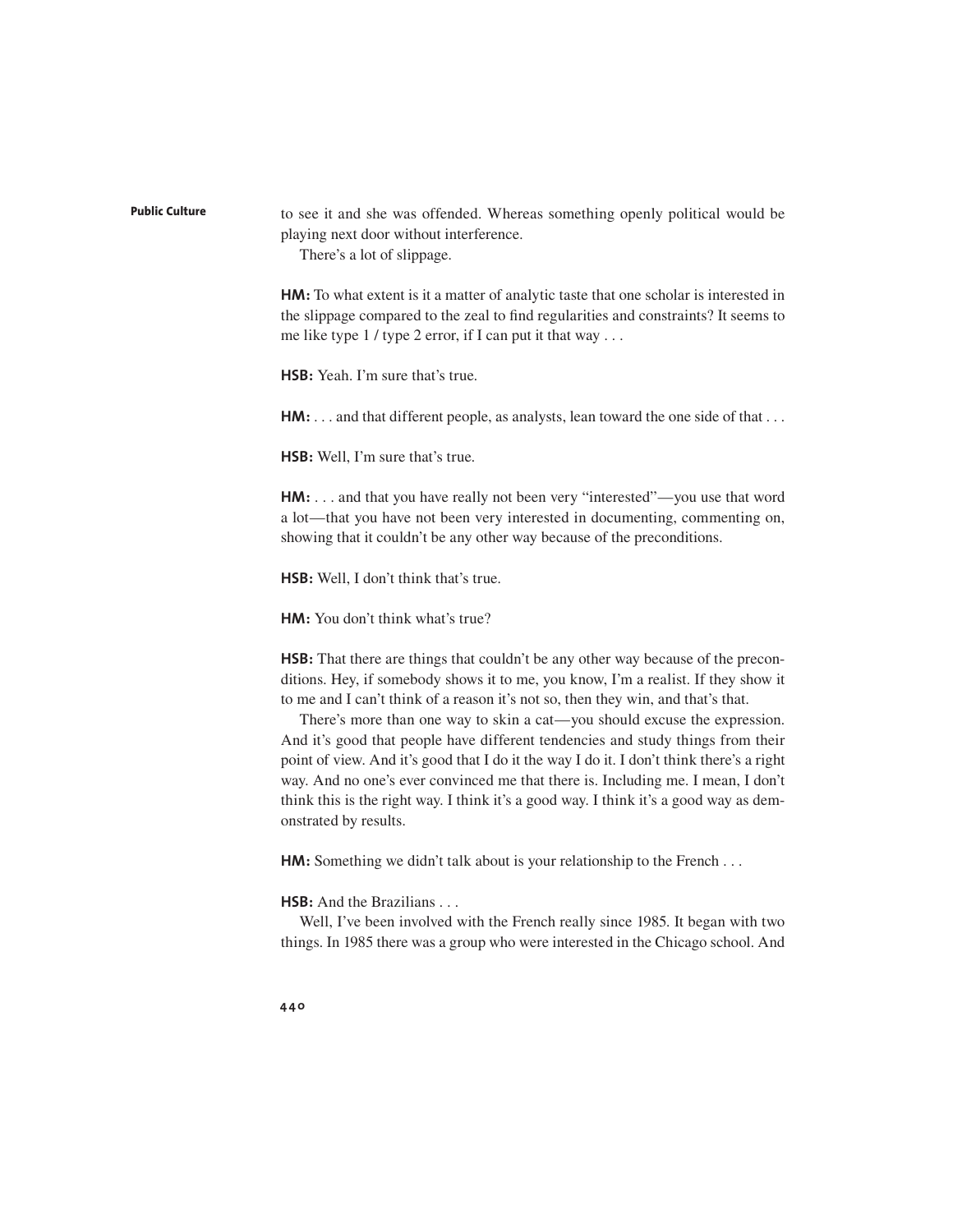two of them translated *Outsiders*, . . . and *Outsiders*, for much the same reason that it was successful here, got to be an academic best seller in France. It still is. It's bizarre. I think it's got to do with generational change in sociology: what the students would be interested in reading and what we can give them to read that they will actually read.

Then there were the sociologists of art. Because when *Art Worlds* came out French people read it, even in English. And in part of *Art Worlds*, I used material from a book by Raymonde Moulin, a sociologist of art who is retired now but then had a research center at the CNRS [Centre national de la recherche scientifique] in the sociology of art.

In 1989 Raymonde asked me to spend a month in her center. I did, and that was the real thing, it was immersion for me.

**HM:** So, get me to [Bruno] Latour.

**HSB:** I met Bruno here in San Francisco. He came and gave a talk somewhere. He had just published in France what became *The Pasteurization of France*. And he gave a talk about that in English. This is right at the beginning of when science studies was beginning to happen. And I thought, "Wow, this is great." This is the same thing I'm talking about, only it's in a completely different area.

We got quite friendly. There's a thing that he said in *Science in Action*, which came out later. He says, the fate of a scientific finding, including what it means, is in the hands of the people who take it up. It's not the author, the creator of the fact. Well, that's identical to what I think about artworks.

**HM:** Are there also distinctions?

**HSB:** He's got a different language, and there are somewhat different emphases . . .

**HM:** You're on the same . . . . wave . . .

**HSB:** To me, we are.

**HM:** And is there anything in [Pierre] Bourdieu that you align with? Obviously, there are differences. Is there an alignment?

**HSB:** I did a piece about this. It's on my website. It's a dialogue with Alain Pessin called "A Dialogue on the Ideas of 'World' and 'Field.' "

**Interview: Howard S. Becker**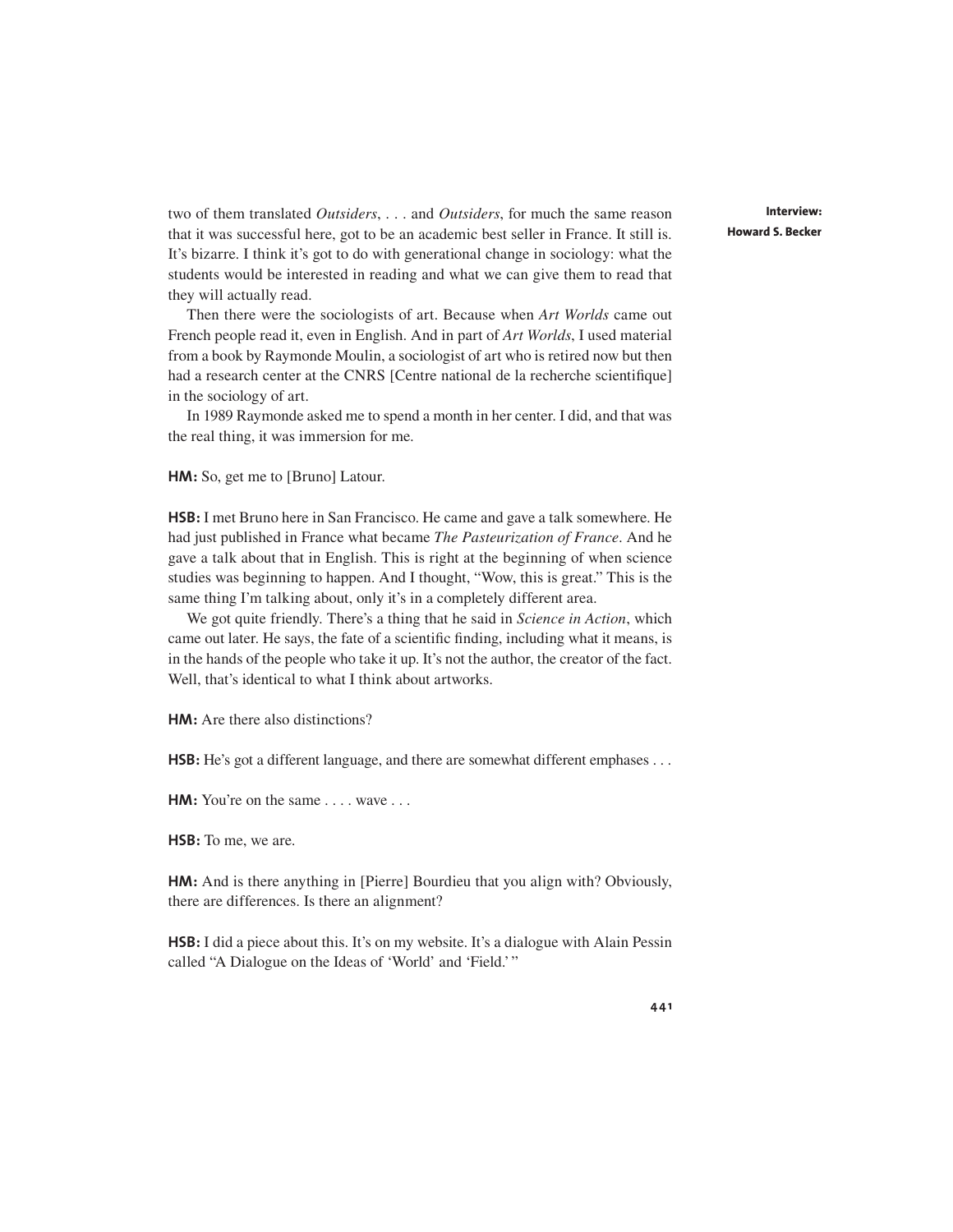#### **Public Culture HM:** About?

**HSB:** Alain started it. He arranged for me to get an honorary doctorate at Grenoble, where he taught. And we got to be very good friends. He said, "Everybody says Becker and Bourdieu are saying the same thing, only Becker ignores conflict and Bourdieu ignores cooperation. Do you think that's true?" I said, "No, of course not. It's completely different." And he said, "Well, why don't we do a dialogue about that?" So we did.

**HM:** I've seen people refer to the "world," the idea of worlds and the idea of "fields"  $\ldots$ 

**HSB:** Well, that's what this piece is about. I think the idea of fields, the way he talks about it—I don't know how much of that you've read . . .

**HM:** Quite a bit . . .

**HSB:** It's very metaphorical. And the metaphor is from physics. There's kind of a box. And inside the box, forces are at work. There's a zero-sum thing going on. If you get more, I get less. And that's what it's about. It's about the play of forces that determines the disposition of limited resources. And I could never take it seriously. I mean, where is the box? Really, it's metaphorical. Who says it's zero-sum?

It might be like that. But just saying it is, is not enough, . . . and he was given to ex cathedra statements. That's how it is.

I was really kind of snotty in this dialogue that Alain and I had. Because I said what I always envisioned when I saw this — and I think it's in *The Rules of Art* where he [Bourdieu] does this most openly, that I'm aware of — he makes the analogy with physics absolutely flat out. So I had a picture of this little box with these buzzing electric things buzzing around — zip, zip, zip — I could never take it seriously.

Plus, empirically, he was kind of a cheat. Stan Lieberson pointed that out in his ASA [American Sociological Association] presidential address. He talked about the book *Distinction*. And he said, "In the text, this class does this and it gets this and this class does that and it gets that, and so on. See the tables in the back." And he said, "Apparently nobody looks at the tables in the back, but if you look, what they show are minuscule differences." He put them in the back for a reason. Stan didn't say it quite that way.